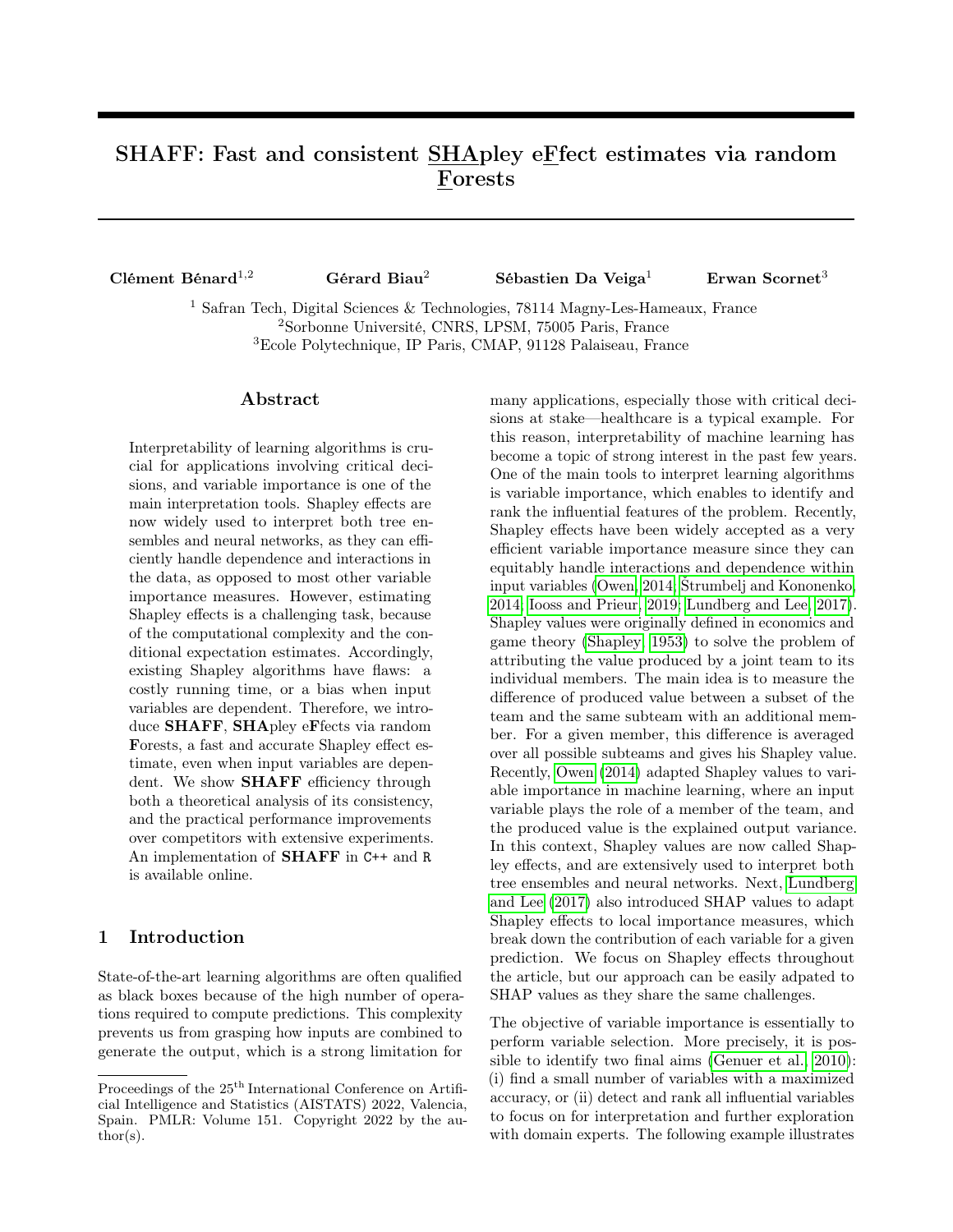that different strategies should be used depending on the targeted objective: if two influential variables are strongly correlated, one must be discarded for objective (i), while the two of them must be kept in the second case. Indeed, if two variables convey the same statistical information, only one should be selected if the goal is to maximize the predictive accuracy with a small number of variables, i.e., objective (i). On the other hand, these two variables may be acquired differently and represent distinct physical quantities. Therefore, they may have different interpretations for domain experts, and both should be kept for objective (ii). Shapley effects are a relevant measure of variable importance for objective (ii), because they equitably allocate contributions due to interactions and dependence across all input variables.

The main obstacle to estimate Shapley effects is the computational complexity. The first step is to use a learning algorithm to generalize the relation between the inputs and the output. Most existing Shapley algorithms are agnostic to the learning model. [Lundberg](#page-9-4) [et al.](#page-9-4) [\(2018\)](#page-9-4) open an interesting route by restricting their algorithm to tree ensembles, in order to develop fast greedy heuristics, specific to trees. Unfortunately, as mentioned by [Aas et al.](#page-9-5) [\(2021\)](#page-9-5), the algorithm is biased when input variables are dependent. In the present contribution, we propose a Shapley algorithm tailored for random forests, well known for their good behavior on high-dimensional or noisy data, and their robustness. Using the specific structure of random forests, we develop **SHAFF**, a fast and accurate estimate of Shapley effects.

Shapley effects. To formalize Shapley effects, we introduce a standard regression setting with an input vector  $\mathbf{X} = (X^{(1)}, \ldots, X^{(p)}) \in \mathbb{R}^p$ , and an output  $Y \in \mathbb{R}$ . We denote by  $\mathbf{X}^{(U)}$  the subvector with only the components in  $U \subset \{1, \ldots, p\}$ . Formally, the Shapley effect of the  $j$ -th variable is defined by

$$
Sh^{\star}(X^{(j)}) = \sum_{U \subset \{1, ..., p\} \setminus \{j\}} \frac{1}{p} {p-1 \choose |U|}^{-1} \frac{1}{\mathbb{V}[Y]} \times (\mathbb{V}[\mathbb{E}[Y | \mathbf{X}^{(U \cup \{j\})}]] - \mathbb{V}[\mathbb{E}[Y | \mathbf{X}^{(U)}]]).
$$

In other words, the Shapley effect of  $X^{(j)}$  is the additional output explained variance when  $j$  is added to a subset  $U \subset \{1, \ldots, p\}$ , averaged over all possible subsets. The variance difference is averaged for a given size of  $U$  through the combinatorial weight, and then the average is taken over all  $U$  sizes through the term  $1/p$ . Observe that the sum has  $2^{p-1}$  terms, and each of them requires to estimate  $\mathbb{V}[\mathbb{E}[Y|\mathbf{X}^{(U)}]]$ , which is computationally costly. Overall, two obstacles arise to estimate Shapley effects:

- 1. the computational complexity is exponential with the dimension p;
- 2.  $\mathbb{V}[\mathbb{E}[Y|\mathbf{X}^{(U)}]]$  requires a fast and accurate estimate for all variable subsets  $U \subset \{1, \ldots, p\}.$

In the literature, efficient strategies have been developed to handle these two issues. They all have drawbacks: they are either fast but with a limited accuracy, or accurate but computationally costly. We will see how **SHAFF** considerably improves this trade-off.

Related work. The computational issue of Shapley algorithms—1. above—is solved using Monte-Carlo methods [\(Song et al., 2016;](#page-10-2) [Lundberg and Lee, 2017;](#page-9-2) [Covert et al., 2020;](#page-9-6) [Williamson and Feng, 2020;](#page-10-3) [Covert](#page-9-7) [and Lee, 2021\)](#page-9-7). In the case of tree ensembles, specific heuristics based on the tree structure enable to simplify the algorithm complexity [\(Lundberg et al., 2018\)](#page-9-4).

For the second issue of conditional expectation estimates—2. above, two main approaches exist: train one model for each selected subset of variables (accurate but computationally costly) [\(Williamson and](#page-10-3) [Feng, 2020\)](#page-10-3), or train a single model once with all input variables and use greedy heuristics to derive the conditional expectations (fast but limited accuracy). In the latter case, existing algorithms estimate the conditional expectations with a quite strong bias when input variables are dependent. More precisely, [Lund](#page-9-2)[berg and Lee](#page-9-2) [\(2017,](#page-9-2) kernelSHAP), [Covert et al.](#page-9-6) [\(2020,](#page-9-6) SAGE), and [Covert and Lee](#page-9-7) [\(2021\)](#page-9-7) simply replace the conditional expectations by the marginal distributions, [Lundberg et al.](#page-9-4) [\(2018\)](#page-9-4) use a greedy heuristic specific to tree ensembles, and [Broto et al.](#page-9-8) [\(2020\)](#page-9-8) leverage k-nearest neighbors to approximate sampling from the conditional distributions. Besides, efficient algorithms exist when it is possible to draw samples from the conditional distributions of the inputs [\(Song et al., 2016;](#page-10-2) [Aas et al., 2021;](#page-9-5) [Broto et al., 2020\)](#page-9-8). However, we only have access to a finite sample in practice, and the input dimension  $p$  can be large, which implies that estimating the conditional distributions of the inputs is a very difficult task. This last type of methods is therefore not really appropriate in our setting—see Table [1](#page-2-0) for a summary of the existing Shapley algorithms.

As mentioned above, several of the presented methods provide local importance measures for specific prediction points, called SHAP values [\(Lundberg and Lee,](#page-9-2) [2017;](#page-9-2) [Lundberg et al., 2018;](#page-9-4) [Covert and Lee, 2021\)](#page-9-7). Their final objective differs from ours, since we are interested in global estimates. However, SHAP values share the same challenges as Shapley effects: the computational complexity and the conditional expectation estimates, and our approach can therefore be adapted to SHAP values. Let us also mention that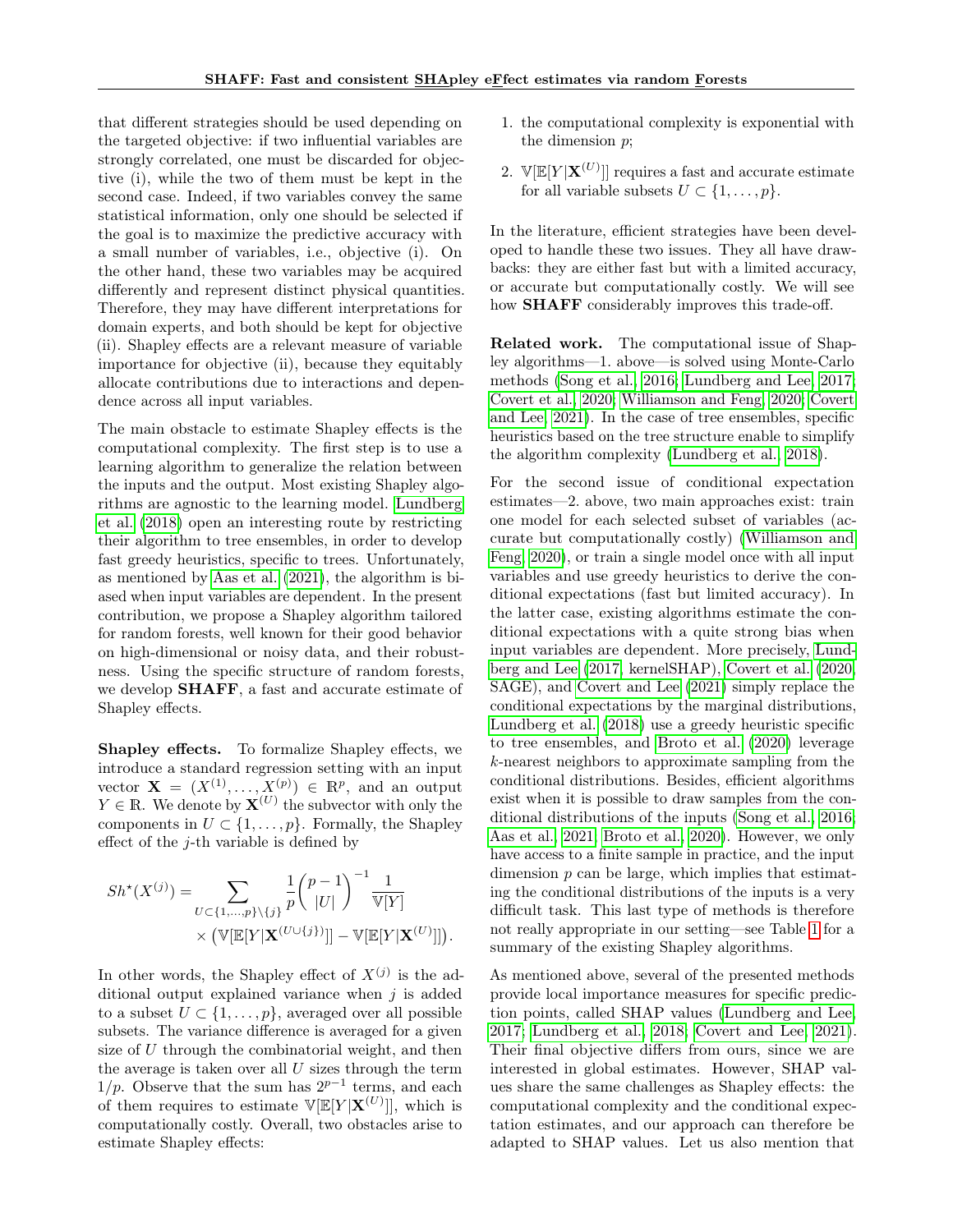C. Bénard, G. Biau, S. Da Veiga, E. Scornet

| Reference                            | Model          | Local or | Subset              | Conditional         |
|--------------------------------------|----------------|----------|---------------------|---------------------|
|                                      |                | global   | sampling            | expectations        |
| Song et al. $(2016)$                 | all            | global   | permutation         | kown conditional    |
|                                      |                |          |                     | distributions       |
| Lundberg and Lee $\overline{(2017)}$ | all            | local    | Monte-Carlo         | marginals           |
| Lundberg et al. $(2018)$             | tree ensembles | local    | greedy heuristic    | greedy heuristic    |
| Aas et al. $(2021)$                  | all            | local    | Monte-Carlo         | kown conditional    |
|                                      |                |          |                     | distributions       |
| Covert et al. $(2020)$               | all            | global   | Monte-Carlo         | marginals           |
| Broto et al. $(2020)$                | all            | global   | brute force         | k-nearest neighbors |
| Williamson and Feng (2020)           | all            | global   | Monte-Carlo         | retrain model       |
| Covert and Lee $(2021)$              | all            | local    | Monte-Carlo         | marginals           |
| <b>SHAFF</b>                         | random forests | global   | importance sampling | projected forests   |

Table 1: State-of-the-art of Shapley Algorithms.

several recent articles discuss Shapley values in the causality framework [\(Frye et al., 2020;](#page-9-9) [Heskes et al.,](#page-9-10) [2020;](#page-9-10) [Janzing et al., 2020;](#page-9-11) [Wang et al., 2021\)](#page-10-4). These works have a high potential since causality is quite often the ultimate goal when one is looking for interpretations. However, causality methods require strong prior knowledge and assumptions about the studied system, and can therefore be difficult to deploy in specific applications. In these cases, we argue that it is preferable to use Shapley effects—also known as global conditional Shapley values—to detect and rank influential variables, as a starting point to deepen the analysis with domain experts.

Outline. We leverage random forests to develop SHAFF, a fast and accurate Shapley effect estimate. Such remarkable performance is reached by combining two new features. Firstly, we improve the Monte-Carlo approach by using importance sampling to focus on the most relevant subsets of variables identified by the forest. Secondly, we develop a projected random forest algorithm to compute fast and accurate estimates of the conditional expectations for any variable subset. The algorithm details are provided in Section [2.](#page-2-1) Next, we prove the consistency of SHAFF in Section [3.](#page-5-0) To our knowledge, SHAFF is the first Shapley effect estimate, which is both computationally fast and consistent in a general setting. In Section [4,](#page-6-0) several experiments show the practical improvement of our method over state-of-the-art algorithms.

## <span id="page-2-1"></span>2 SHAFF Algorithm

Existing approach. SHAFF builds on two Shapley algorithms: [Lundberg and Lee](#page-9-2) [\(2017,](#page-9-2) kernelSHAP) and [Williamson and Feng](#page-10-3) [\(2020\)](#page-10-3). From these approaches, we can deduce the following general three-step procedure to estimate Shapley effects. First, a set  $\mathcal{U}_{n,K}$ 

<span id="page-2-0"></span>of K variable subsets  $U \subset \{1,\ldots,p\}$  is randomly drawn. Next, an estimate  $\hat{v}_n(U)$  of  $\mathbb{V}[\mathbb{E}[Y|\mathbf{X}^{(U)}]]$  is computed for all selected  $U$  from an available sample  $\mathscr{D}_n = \{(\mathbf{X}_1, Y_1), \ldots, (\mathbf{X}_n, Y_n)\}\$  of *n* independent random variables distributed as  $(X, Y)$ . Finally, Shapley effects are defined as the least square solution of a weighted linear regression problem. If  $I(U)$  is the binary vector of dimension  $p$  where the  $j$ -th component takes the value 1 if  $j \in U$  and 0 otherwise, Shapley effect estimates are the minimum in  $\beta$  of the following cost function:

$$
\ell_n(\beta) = \frac{1}{K} \sum_{U \in \mathcal{U}_{n,K}} w(U)(\hat{v}_n(U) - \beta^T I(U))^2,
$$

where the weights  $w(U)$  are given by

$$
w(U) = \frac{p-1}{\binom{p}{|U|} |U|(p-|U|)},
$$

and the coefficient vector  $\beta$  is constrained to have its components sum to  $\hat{v}_n({1,\ldots,p})$ .

Algorithm overview. SHAFF introduces two new critical features to estimate Shapley effects efficiently, using an initial random forest. Firstly, we apply importance sampling to select variable subsets  $U \subset$  $\{1, \ldots, p\}$ , based on the variables frequently selected in the forest splits. This favors the sampling of subsets U containing influential and interacting variables. Secondly, for each selected subset  $U$ , the variance of the conditional expectation is estimated with the projected forest algorithm described below, which is both a fast and consistent approach. We will see that these features considerably reduce the computational cost and the estimate error. To summarize, once an initial random forest is fit, **SHAFF** proceeds in three steps:

1. sample many subsets  $U$ , typically a few hundreds,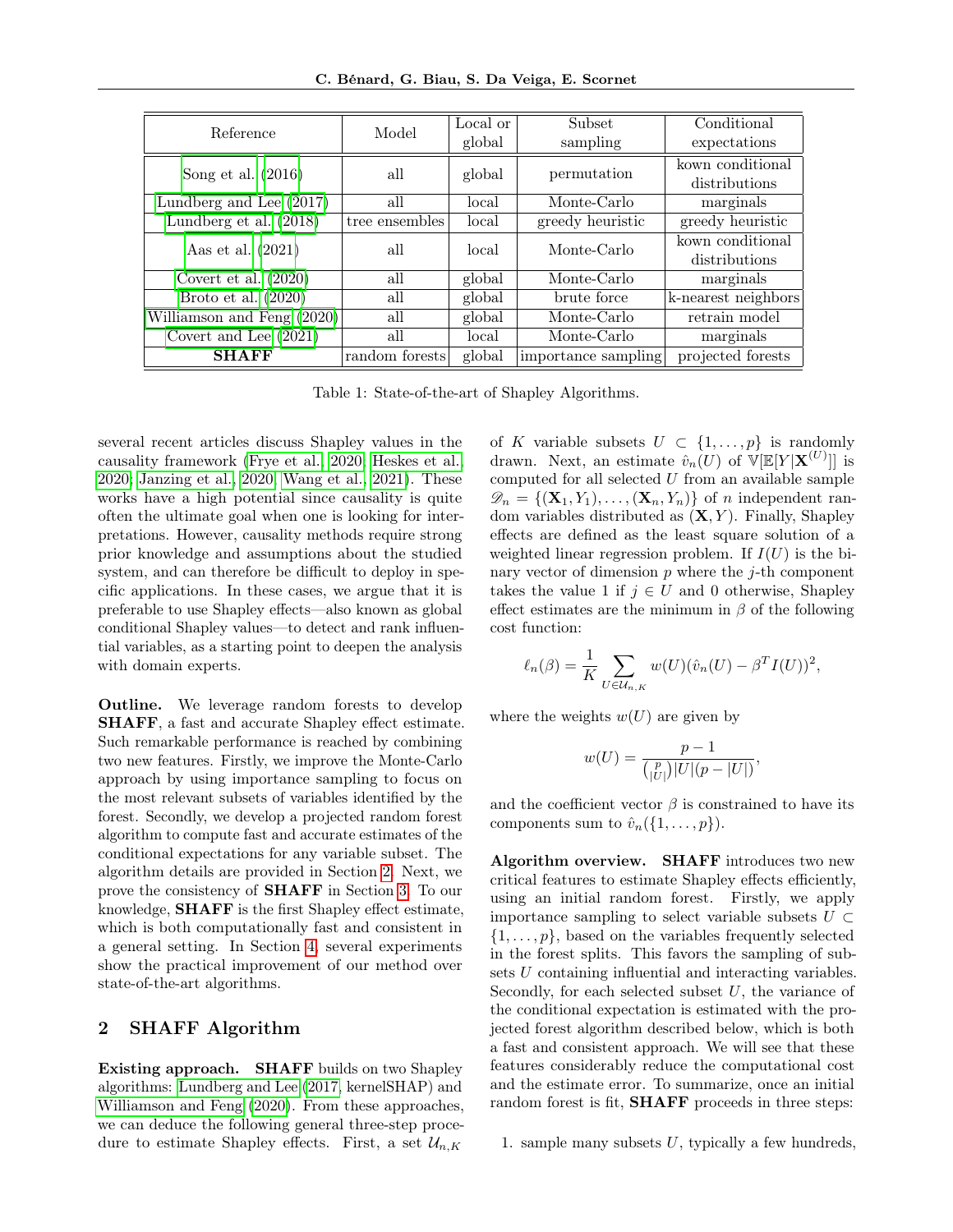based on their occurrence frequency in the random forest (Subsection [2.1\)](#page-3-0);

- 2. estimate  $\mathbb{V}[\mathbb{E}[Y|\mathbf{X}^{(U)}]]$  with the projected forest algorithm for all selected  $U$  and their complementary sets  $\{1,\ldots,p\} \setminus U$  (Subsection [2.2\)](#page-3-1);
- 3. solve a weighted linear regression problem to recover Shapley effects (Subsection [2.3\)](#page-4-0).

Initial random forest. Prior to SHAFF, a random forest is fit with the training sample  $\mathscr{D}_n$  to generalize the relation between the inputs  $X$  and the output  $Y$ . A large number M of CART trees are averaged to form the final forest estimate  $m_{M,n}(\mathbf{x}, \Theta_M)$ , where **x** is a new query point, and each tree is randomized by a component of  $\mathbf{\Theta}_M = (\Theta_1, \dots, \Theta_\ell, \dots, \Theta_M)$ . Each  $\Theta_\ell$ is used to bootstrap the data prior to the  $\ell$ -th tree growing, and to randomly select mtry variables to optimize the split at each node. mtry is a parameter of the forest, and its efficient default value is  $p/3$ . In the sequel, we will need the forest parameter  $min\_node\_size$ , which is the minimum number of observations in a terminal cell of a tree, as well as the out-of-bag (OOB) sample of the  $\ell$ -th tree: the observations which are left aside in the bootstrap sampling prior to the construction of tree  $\ell$ . Given this initial random forest, we can now detail the main three steps of SHAFF.

### <span id="page-3-0"></span>2.1 Importance Sampling

The Shapley effect formula for a given variable  $X^{(j)}$ sums terms over all subsets of variables  $U \subset \{1, \ldots, p\} \setminus$  $\{j\}$ , which makes  $2^{p-1}$  terms, an intractable problem in most cases. SHAFF uses importance sampling to draw a reasonable number of subsets  $U$ , typically a few hundreds, while preserving a high accuracy of the Shapley estimates. We take advantage of the initial random forest to define an importance measure for each variable subset  $U$ , used as weights for the importance sampling distribution.

Variable subset importance. In a tree construction, the best split is selected at each node among mtry input variables. Therefore, as highlighted by Proposition 1 in [Scornet et al.](#page-10-5) [\(2015\)](#page-10-5), the forest naturally splits on influential variables. **SHAFF** leverages this idea to define an importance measure for all variable subsets  $U \subset \{1, \ldots, p\}$  as the probability that a given U occurs in a path of a tree of the forest. Empirically, this means that we count the occurrence frequency of  $U$  in the paths of the  $M$  trees of the forest, and denote it by  $\hat{p}_{M,n}(U)$ . Such approach is inspired by [Basu et al.](#page-9-12) [\(2018\)](#page-9-12) and [Bénard et al.](#page-9-13) [\(2021a\)](#page-9-13). This principle is illustrated with the following simple example in dimension  $p = 10$ . Let us consider a tree, where the root node splits on variable  $X^{(5)}$ , the left child node splits on variable  $X^{(3)}$ , and the subsequent left child node at the third tree level, on variable  $X^{(2)}$ . Thus, the path that leads to the extreme left node at the fourth level uses the following index sequence of splitting variables: {5, 3, 2}. All in all, the following variable subsets are included in this tree path:  $U = \{5\}$ ,  $U = \{3, 5\}$ , and  $U = \{2, 3, 5\}$ . This subset extraction favors variables at the top of trees, which are more influential on  $Y$ , and is computationally fast. Then, SHAFF runs through the forest to count the number of times each subset  $U$ occurs in the forest paths, and computes the associated frequency  $\hat{p}_{M,n}(U)$ . If a subset U does not occur in the forest, we have  $\hat{p}_{M,n}(U) = 0$ . Notice that the computational complexity of this step is linear, i.e.,  $O(Mn)$ , since the number of operations is proportional to the number of nodes in the forest and there are about  $n$ nodes in each fully grown tree.

Paired importance sampling. The occurrence frequencies  $\hat{p}_{M,n}(U)$  defined above are scaled to sum to 1, and then define a discrete distribution for the set of all subsets of variables  $U \subset \{1, \ldots, p\}$ , excluding the full and empty sets. By construction, this distribution is skewed towards the subsets U containing influential variables and interactions, and is used for the importance sampling. Finally, **SHAFF** draws a number  $K$ of subsets U with respect to this discrete distribution, where  $K$  is a hyperparameter of the algorithm. We define  $\mathcal{U}_{n,K}$  the random set of the selected variable subsets U. For all  $U \in \mathcal{U}_{n,K}$ , **SHAFF** also includes the complementary set  $\{1, \ldots, p\} \backslash U$  in  $\mathcal{U}_{n,K}$ , as [Covert](#page-9-7) [and Lee](#page-9-7) [\(2021\)](#page-9-7) show that this "paired sampling" improves the final Shapley estimate accuracy. Clearly, the computational complexity and the accuracy of the algorithm increase with  $K$ . The next step of **SHAFF** is to efficiently estimate  $\mathbb{V}[\mathbb{E}[Y|\mathbf{X}^{(U)}]]$  for all drawn  $U \in \mathcal{U}_{n,K}.$ 

### <span id="page-3-1"></span>2.2 Projected Random Forests

In order to estimate  $\mathbb{V}[\mathbb{E}[Y|\mathbf{X}^{(U)}]]$  for the selected variable subsets  $U \in \mathcal{U}_{n,K}$ , most existing methods use greedy algorithms. However, such estimates are not accurate in moderate or large dimensions when input variables are dependent [\(Aas et al., 2021;](#page-9-5) [Sundarara](#page-10-6)[jan and Najmi, 2020\)](#page-10-6). Another approach is to train a new model for each subset  $U$ , but this is computationally costly [\(Williamson and Feng, 2020\)](#page-10-3). To solve this issue, we design the projected random forest algorithm (PRF), to obtain a fast and accurate estimate of  $\mathbb{V}[\mathbb{E}[Y|\mathbf{X}^{(U)}]]/\mathbb{V}[Y]$  for any variable subset  $U \subset \{1,\ldots,p\}.$ 

PRF principle. PRF takes as inputs the initial forest and a given subset  $U$ . The general principle is to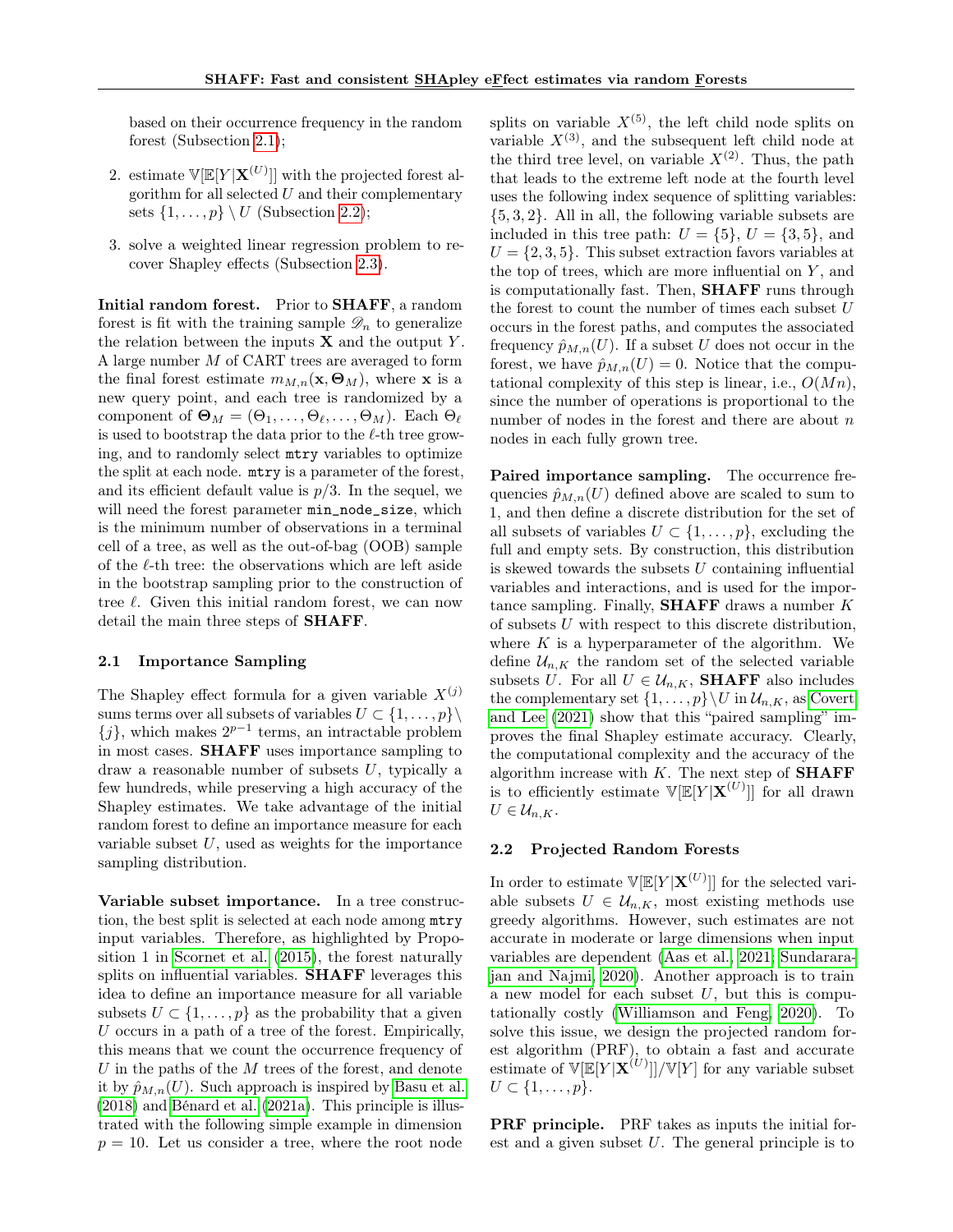project the partition of each tree of the forest on the subspace spanned by the variables in  $U$ , as illustrated in Figure [1.](#page-5-1) Then the training data is spread across this new tree partitions, and the cell outputs are recomputed by averaging the output  $Y_i$  of the observations falling in each new cell, as in the original forest. The projection enables to eliminate the variables not contained in  $U$  from the tree predictions, and thus to estimate  $\mathbb{E}[Y|\mathbf{X}^{(U)}]$  instead of  $\mathbb{E}[Y|\mathbf{X}]$ . Finally, the predictions for the out-of-bag samples are computed with the projected tree estimates, and averaged across all trees. The obtained predictions are used to estimate the targeted normalized variance  $\mathbb{V}[\mathbb{E}[Y|\mathbf{X}^{(U)}]]/\mathbb{V}[Y]$ , denoted by  $\hat{v}_{M,n}(U)$ . More formally, we let  $m_{M,n}^{(U,OOB)}(\mathbf{X}_i^{(U)},\mathbf{\Theta}_M)$ be the out-of-bag PRF estimate for observation i and subset  $U$ , and take

$$
\hat{v}_{M,n}(U) = 1 - \frac{1}{n\hat{\sigma}_Y} \sum_{i=1}^n (Y_i - m_{M,n}^{(U,OOB)}(\mathbf{X}_i^{(U)}, \mathbf{\Theta}_M))^2,
$$

where  $\hat{\sigma}_Y$  is the standard estimate of  $\mathbb{V}[Y]$ .

PRF algorithm. The critical feature of PRF is the algorithmic trick to compute the projected partition efficiently, leaving the initial tree structures untouched. Indeed, a naive computation of the projected partitions from the cell edges is computationally very costly, as soon as the dimension increases. Instead, we simply drop observations down the initial trees, ignoring splits which use a variable outside of  $U$ . This enables to recover the projected partitions with an efficient computational complexity. To explain this mechanism in details, we focus on a given tree of the initial forest. Thus, the training observations are dropped down the tree, and when a split involving a variable outside of U is met, data points are sent both to the left and right children nodes. Consequently, each observation falls in multiple terminal leaves of the tree. We drop the new query point  $X^{(U)}$  down the tree, following the same procedure, and retrieve the set of terminal leaves where  $\mathbf{X}^{(U)}$  falls. Next, we collect the training observations which belong to every terminal leaf of this collection, in other words, we intersect the collection of leaves where  $\mathbf{X}^{(U)}$  falls. Finally, we average the outputs  $Y_i$  of the selected training points to generate the tree prediction for  $\mathbf{X}^{(U)}$ . Notice that such set of selected observations can be empty if  $X^{(U)}$  belongs to a large collection of terminal leaves. To avoid this issue, PRF uses the following strategy. Recall that a partition of the input space is associated to each tree level, and consequently, a projected tree partition can also be defined at each tree level. Thus, when  $\mathbf{X}^{(U)}$  is dropped down the tree, it is stopped before reaching a tree level where it falls in an empty cell of the associated projected partition. Overall, this mechanism is equivalent to the projection of the tree partition on the subspace

| Algorithm                                         | Complexity                  |
|---------------------------------------------------|-----------------------------|
| Covert et al. $(2020)$                            | $\overline{O(Mpn \log(n))}$ |
| Broto et al. $(2020)$                             | $O(n \log(n)p2^p)$          |
| Williamson and Feng $(2020)  O(Mpn^2 \log^2(n)) $ |                             |
| <b>SHAFF</b>                                      | $\overline{O(MKn\log(n))}$  |

<span id="page-4-1"></span>Table 2: Computational Complexity.

span by  $X^{(U)}$ , because all splits on variables  $X^{(j)}$  with  $j \notin U$  are ignored, and the resulting overlapping cells are intersected—see Figure [1.](#page-5-1)

PRF computational complexity. An efficient implementation of the PRF algorithm is provided by Algorithm [1](#page-14-0) in Appendix [B.](#page-11-0) The computational complexity of PRF for all  $U \in \mathcal{U}_{n,K}$  does not depend on the dimension  $p$ , is linear with  $M$ ,  $K$ , and quasi-linear with  $n$ :  $O(MKn \log(n))$ . PRF is therefore faster than growing  $K$  random forests from scratch, one for each subset  $U$ , which has an averaged complexity of  $O(MKpn \log^2(n))$ [\(Louppe, 2014\)](#page-9-14). The computational gain of SHAFF can be considerable in high dimension, since the complexity of all competitors depends on  $p$ —see Table [2](#page-4-1) and Appendix [B](#page-11-0) for a detailed complexity analysis. As we will see in Section [4,](#page-6-0)  $K = 500$  is an efficient default setting for SHAFF, and thus, SAGE is faster for  $p < 500$ . Notice that the PRF algorithm is close in spirit to a component of the Sobol-MDA [\(Bénard et al.,](#page-9-15) [2021b\)](#page-9-15), used to measure the loss of output explained variance when an input variable is removed from a random forest. In particular, a naive adaptation leads to a quadratic complexity with respect to the sample size n, whereas our PRF algorithm has a quasi-linear complexity, which makes it operational. Finally, the last step of SHAFF is to take advantage of the estimated  $\hat{v}_{M,n}(U)$  for  $U \in \mathcal{U}_{n,K}$  to recover Shapley effects.

#### <span id="page-4-0"></span>2.3 Shapley Effect Estimates

The importance sampling introduces the corrective terms  $\hat{p}_{M,n}(U)$  in the final loss function. Thus, SHAFF estimates  $\hat{\mathbf{Sh}}_{M,n} = (\hat{Sh}_{M,n}(X^{(1)}), \dots, \hat{Sh}_{M,n}(X^{(p)}))$ )) as the minimum in  $\beta$  of the following cost function

$$
\ell_{M,n}(\beta) = \frac{1}{K} \sum_{U \in \mathcal{U}_{n,K}} \frac{w(U)}{\hat{p}_{M,n}(U)} (\hat{v}_{M,n}(U) - \beta^T I(U))^2,
$$

where the sum of the components of  $\beta$  is constrained to be the proportion of output explained variance of the initial forest, fit with all input variables. Finally, this can be written in the following compact form:

$$
\begin{aligned} \mathbf{Sh}_{M,n} &= \operatorname*{argmin}_{\beta \in [0,1]^p} \ell_{M,n}(\beta) \\ \text{s.t. } & ||\beta||_1 = \hat{v}_{M,n}(\{1,\ldots,p\}). \end{aligned}
$$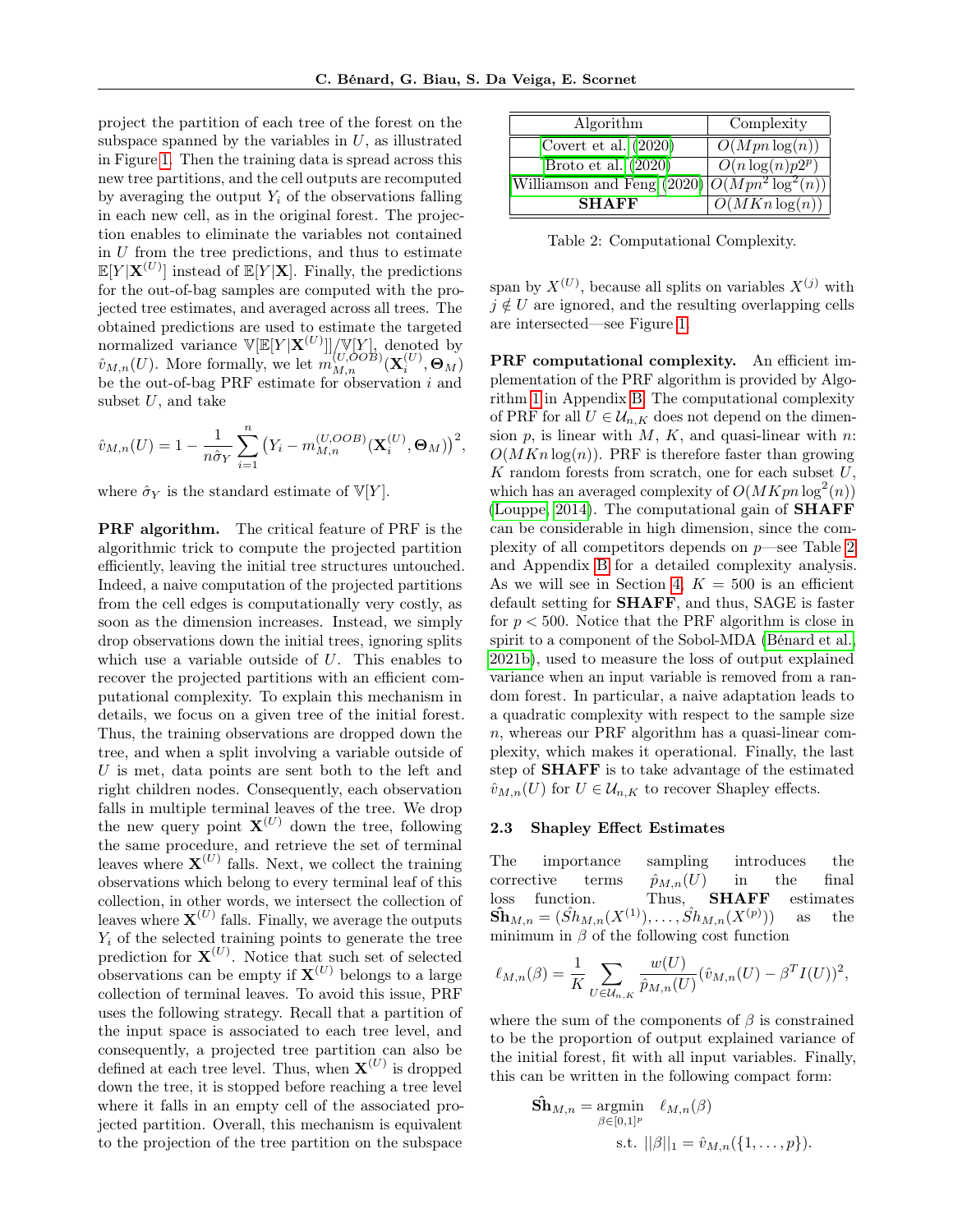

Figure 1: Example of the partition of  $[0, 1]^2$  by a random CART tree (left side) projected on the subspace spanned by  $X^{(U)} = X^{(1)}$  (right side). Here,  $p = 2$  and  $U = \{1\}$ .

## <span id="page-5-0"></span>3 SHAFF Consistency

We prove in this section that SHAFF is consistent, in the sense that the estimated value is arbitrarily close to the ground truth theoretical Shapley effect, provided that the sample size is large enough. To our knowledge, we provide the first Shapley algorithm which requires to fit only a single initial model and is consistent in the general case. We insist that our result is valid even when input variables exhibit strong dependences. The consistency of SHAFF holds under the following mild and standard assumption on the data distribution:

(A1). The response  $Y \in \mathbb{R}$  follows

$$
Y = m(\mathbf{X}) + \varepsilon,
$$

where  $\mathbf{X} = (X^{(1)}, \dots, X^{(p)}) \in [0,1]^p$  admits a density over  $[0,1]^p$  bounded from above and below by strictly positive constants, m is continuous, and the noise  $\varepsilon$  is  $sub-Gaussian$ , independent of  $X$ , and centered.

To alleviate the mathematical analysis, we slightly modify the standard Breiman random forests: the bootstrap sampling is replaced by a subsampling without replacement of  $a_n$  observations, as it is usually done in the theoretical analysis of random forests [\(Scornet](#page-10-5) [et al., 2015;](#page-10-5) [Mentch and Hooker, 2016\)](#page-9-16). Additionally, we follow [Wager and Athey](#page-10-7) [\(2018\)](#page-10-7) with an additional small modification of the forest algorithm, which is sufficient to ensure its consistency. Firstly, a node split is constrained to generate child nodes with at least a small fraction  $\gamma > 0$  of the parent node observations. Secondly, the split selection is slightly randomized: at each tree node, the number mtry of candidate variables drawn to optimize the split is set to  $mtry = 1$  with a small probability  $\delta > 0$ . Otherwise, with probability  $1 - \delta$ , the default value of mtry is used. It is stressed that these last modifications are mild, since  $\gamma$  and  $\delta$ can be chosen arbitrarily small.

<span id="page-5-1"></span>Finally, we introduce the following two assumptions on the asymptotic regime of the algorithm parameters. Assumption (A2) enforces that the tree partitions are not too complex with respect to the sample size n. On the other hand, Assumption (A3) states that the number of trees and the number of sampled variable subsets  $U$  grow with  $n$ . This ensures that all possible variable subsets have a positive probability to be drawn, which is required for the convergence of our algorithm based on importance sampling.

(A2). The asymptotic regime of  $a_n$ , the size of the subsampling without replacement, and the number of terminal leaves  $t_n$  are such that  $a_n \leq n-2$ ,  $a_n/n < 1-\kappa$ for a fixed  $\kappa > 0$ ,  $\lim_{n \to \infty} a_n = \infty$ ,  $\lim_{n \to \infty} t_n = \infty$ , and  $\lim_{n\to\infty} 2^{t_n} \frac{(\log(a_n))^9}{a_n}$  $\frac{(a_n))^2}{a_n}=0.$ 

(A3). The number of Monte-Carlo sampling  $K_n$  and the number of trees  $M_n$  grow with n, such that  $M_n \longrightarrow$  $\infty$  and  $n.M_n/K_n \longrightarrow 0$ .

We also let the theoretical Shapley effect vector be  $\mathbf{Sh}^* = (Sh^*(X^{(1)}), \ldots, Sh^*(X^{(p)}))$  to formalize our main result.

<span id="page-5-2"></span>**Theorem 1.** If Assumptions  $(A1)$ ,  $(A2)$ , and  $(A3)$ are satisfied, then **SHAFF** is consistent, that is

$$
\hat{\mathbf{Sh}}_{M_n,n} \stackrel{p}{\longrightarrow} \mathbf{Sh}^{\star}.
$$

The proof of Theorem [1](#page-5-2) relies on the following three lemmas. Lemma 1 states that all variable subsets U have a positive probability to be drawn asymptotically, which ensures that the importance sampling approach can converge. Lemma 2 establishes the consistency of the projected forest estimate, and the proof uses arguments from [Györfi et al.](#page-9-17) [\(2006\)](#page-9-17) to control both the approximation and estimation errors. Lemma 3 combines the two previous lemmas to state the convergence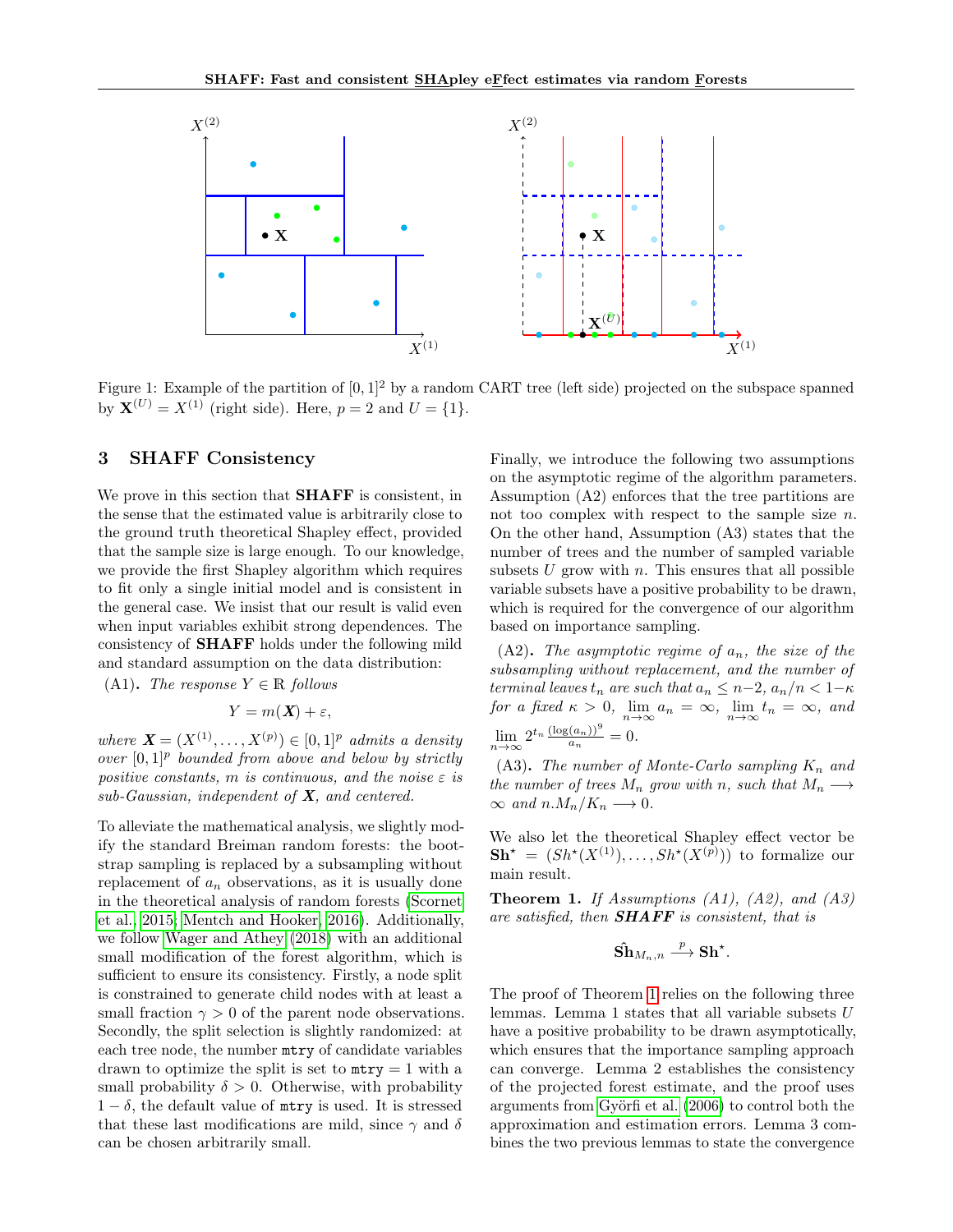of the loss function of the weigthed regression problem solved to recover Shapley effect estimates. The proofs of these lemmas are gathered in Appendix [C.](#page-13-0)

<span id="page-6-2"></span>**Lemma 1.** If Assumptions (A2) and (A3) are satisfied, for all  $U \subset \{1, \ldots, p\}$ , we have

$$
\mathbb{P}\left(\hat{p}_{M_n,n}(U)>0\right)\longrightarrow 1.
$$

<span id="page-6-3"></span>**Lemma 2.** If Assumptions (A1) and (A2) are satisfied, the PRF is consistent, that is, for all  $M \in \mathbb{N}^*$  and  $U \subset \{1,\ldots,p\},\$ 

$$
\hat{v}_{M,n}(U) \stackrel{p}{\longrightarrow} \mathbb{V}[\mathbb{E}[Y|\mathbf{X}^{(U)}]]/\mathbb{V}[Y] \stackrel{\text{def}}{=} v^{\star}(U).
$$

We let  $Z$  be a discrete random variable taking values in the set of all subsets of  $\{1, \ldots, p\}$ , excluding the full and empty sets. The discrete distribution of  $Z$  is given by the weights  $w(U)$  (the weights are scaled to sum to 1).

<span id="page-6-1"></span>**Lemma 3.** If Assumptions  $(A1)$ ,  $(A2)$ , and  $(A3)$  are satisfied, we have

$$
\ell_{M,n}(\beta) \stackrel{p}{\longrightarrow} \mathbb{E}[(v^*(Z) - \beta^T I(Z))^2] \stackrel{\text{def}}{=} \ell^*(\beta).
$$

Proof of Theorem 1. We assume that Assumptions (A1), (A2), and (A3) are satisfied. Since  $\ell^*$  is convex and  $\beta$  belongs to the compact set  $[0,1]^p$ , the pointwise convergence of Lemma [3](#page-6-1) gives the uniform convergence

$$
\sup_{\beta \in [0,1]^p} |\ell_{M,n}(\beta) - \ell^{\star}(\beta)| \stackrel{p}{\longrightarrow} 0.
$$

Additionally, since  $\ell^*$  is a quadratic convex function and the constraint domain  $[0,1]^p$  is convex,  $\ell^*$  has a unique minimum. According to Theorem 2 from [Lundberg](#page-9-2) [and Lee](#page-9-2)  $(2017)$ , this unique minimum is  $\text{Sh}^{\star}$ . Finally, since the minimum of  $\ell^*$  is unique and  $\ell_{M,n}$  uniformly converges to  $\ell^*$ , we apply Theorem 5.7 from [Van der](#page-10-8) [Vaart](#page-10-8) [\(2000,](#page-10-8) page 45) to conclude that

$$
\hat{\mathbf{Sh}}_{M,n} \stackrel{p}{\longrightarrow} \mathbf{Sh}^{\star}.
$$

# <span id="page-6-0"></span>4 Experiments

We run three batches of experiments to show the improvements of SHAFF over the main competitors [Broto et al.](#page-9-8) [\(2020\)](#page-9-8), [Williamson and Feng](#page-10-3) [\(2020\)](#page-10-3), and [Covert et al.](#page-9-6) [\(2020,](#page-9-6) SAGE). Experiment 1 is a simple linear case with a redundant variable, while Experiment 2 is a non-linear example with high-order interactions. In both cases, existing Shapley algorithms exhibit a bias which significantly modifies the accurate variable ranking, as opposed to SHAFF. Next, we combine the new features of SHAFF with existing algorithms to break down the performance improvements due to the importance sampling and the projected forest. Finally, Experiment 3 shows the good empirical behavior of SHAFF for categorical variables, although we focus on continuous variables throughout the paper for the sake of clarity.

Experiment settings. Our implementation of SHAFF is based on ranger, a fast random forest software written in C++ and R from [Wright and Ziegler](#page-10-9) [\(2017\)](#page-10-9), and is available at [https://gitlab.com/drti/](https://gitlab.com/drti/shaff) [shaff](https://gitlab.com/drti/shaff). We implemented [Williamson and Feng](#page-10-3) [\(2020\)](#page-10-3) from scratch, as it only requires to sample variable subsets  $U$ , fit a random forest for each  $U$ , and recover Shapley effects by solving the linear regression problem defined in Section [2.](#page-2-1) Notice that we limit tree depth to 6 when  $|U| \leq 2$  to avoid overfitting—otherwise all default forest parameters are used. We implemented SAGE following Algorithm 1 from [Covert et al.](#page-9-6) [\(2020\)](#page-9-6), and setting  $m = 30$ . The original implementation of [Broto et al.](#page-9-8) [\(2020\)](#page-9-8) in the R package sensitivity has an exponential complexity with p. Even for  $p = 10$ , we could not have the experiments done within 24 hours when parallelized on 16 cores. Therefore, we do not display the results for [Broto et al.](#page-9-8) [\(2020\)](#page-9-8), which seem to have a high bias on toy examples. In all procedures, the number  $K$  of sampled subsets  $U$  is set to 500, and we use 500 trees for the forest growing. Each run is repeated 30 times to estimate the standard deviations. See Appendix [A](#page-11-1) for additional experiments supporting the choice of  $K$ . For both experiments, we analytically derive the theoretical Shapley effects, and display this ground truth with red crosses in Figures [2—](#page-7-0)see Appendix [D](#page-18-0) for the formulas. Table [3](#page-7-1) provides the sum of the absolute error of Shapley estimates for all variables with respect to the theoretical Shapley effects. This cumulative error is averaged over all repetitions to make standard deviations negligible.

Experiment 1: a linear case. In the first experiment, we consider a linear model and a correlated centered Gaussian input vector of dimension 11. The output Y follows

$$
Y = \beta^T \mathbf{X} + \varepsilon,
$$

where  $\beta \in [0, 1]^{11}$ , and the noise  $\varepsilon$  is centered, independent, and such that  $\mathbb{V}[\varepsilon] = 0.05 \times \mathbb{V}[Y]$ . In Experiment 1a, two copies of  $X^{(2)}$  are appended to the data as  $X^{(12)}$  and  $X^{(13)}$ , and two dummy Gaussian variables  $X^{(14)}$  and  $X^{(15)}$  are also added. We draw a sample  $\mathscr{D}_n$ of size  $n = 3000$  $n = 3000$  $n = 3000$ . In this setting, Figure [2](#page-7-0) and Table 3 show that SHAFF is more accurate than its competitors. [Covert et al.](#page-9-6) [\(2020,](#page-9-6) SAGE) has a strong bias for several variables, in particular  $X^{(4)}$ ,  $X^{(7)}$ ,  $X^{(8)}$ , and  $X^{(10)}$ . The algorithm from [Williamson and Feng](#page-10-3) [\(2020\)](#page-10-3)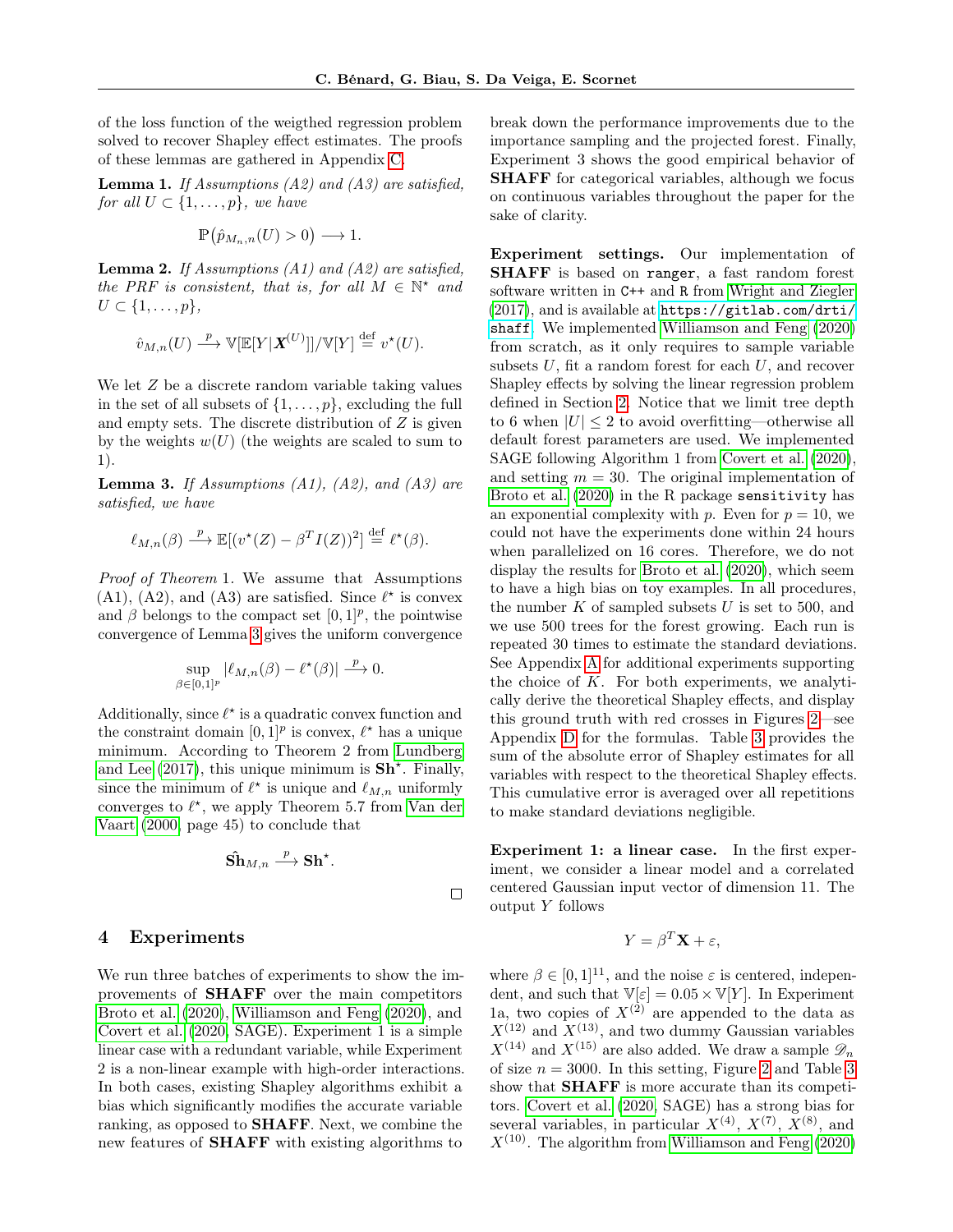

<span id="page-7-0"></span>Figure 2: Shapley Effects for Experiment 1a. (Red crosses are the theoretical Shapley effects.)

|              |      | Algorithm Experiment $1a$ Experiment $1b$ Experiment $2$ |      |
|--------------|------|----------------------------------------------------------|------|
| <b>SHAFF</b> | 0.25 | 0.80                                                     | 0.15 |
| Williamson   | 0.64 | 1.17                                                     | 0.24 |
| <b>SAGE</b>  | 0.33 | 1.16                                                     | 0.18 |

Table 3: Cumulative Absolute Error of SHAFF versus State-of-the-art Shapley Algorithms.

has a lower performance, and its variance is higher than for the other methods. Notice that [Williamson and](#page-10-3) [Feng](#page-10-3) [\(2020\)](#page-10-3) recommend to set  $K = 2n$  (= 6000 here), which is computationally more costly. Since we use  $K = 500$  to compare all algorithms, this high variance is quite expected and show the improvement due to the importance sampling of our method. Besides, the computational complexity of [Williamson and Feng](#page-10-3) [\(2020\)](#page-10-3) is  $O(n^2)$  whereas **SHAFF** is quasi-linear. Finally, in this Experiment 1a, the random forest has a proportion of explained variance of about 86%, and the noise variance is 5%, which explains the small negative bias of many estimated values. Experiment 1b extends Experiment 1a to the case of higher dimension with  $p = 100$ , by adding 85 noisy variables. The parameter mtry is set to  $p$  to increase the forest accuracy in this sparse setting. Table [3](#page-7-1) shows that **SHAFF** still outperforms its competitors in this context.

Experiment 2: high-order interactions. In the second experiment, we consider two independent blocks of 5 interacting variables. The input vector is Gaussian, centered, and of dimension 10. All variables have unit variance, and all covariances are null, except  $Cov(X^{(1)}, X^{(2)}) = Cov(X^{(6)}, X^{(7)}) = 0.9$ , and  $Cov(X^{(4)}, X^{(5)}) = Cov(X^{(9)}, X^{(10)}) = 0.5$ . The output Y follows

$$
Y = 3\sqrt{3} \times X^{(1)} X^{(2)} 1\!\!1_{X^{(3)}>0} + \sqrt{3} \times X^{(4)} X^{(5)} 1\!\!1_{X^{(3)}>0}
$$
  
+ 3 × X<sup>(6)</sup> X<sup>(7)</sup> 1<sub>X<sup>(8)</sup> > 0</sub> + X<sup>(9)</sup> X<sup>(10)</sup> 1<sub>X<sup>(8)</sup> < 0</sub> +  $\varepsilon$ ,

where the noise  $\varepsilon$  is centered, independent, and such that  $\mathbb{V}[\varepsilon] = 0.05 \times \mathbb{V}[Y]$ . We add 5 dummy Gaussian variables  $X^{(11)}$ ,  $X^{(12)}$ ,  $X^{(13)}$ ,  $X^{(14)}$ , and  $X^{(15)}$ , and draw a sample  $\mathscr{D}_n$  of size  $n = 10000$ . In this context of strong interactions and correlations, we observe in Table [3](#page-7-1) that SHAFF outperforms its competitors. SHAFF is also the only algorithm providing the accurate variable ranking given by the theoretical Shapley effects. In particular, SHAFF properly identifies variable  $X^{(3)}$  as the most important one, whereas SAGE considerably overestimates the Shapley effects of variables  $X^{(1)}$  and  $X^{(2)}$ —see Figure [4](#page-12-0) in Appendix [A.](#page-11-1)

<span id="page-7-1"></span>SHAFF analysis. Table [4](#page-8-0) displays the cumulative absolute error of Shapley algorithms, based on various combinations of variable subset sampling and conditional expectation estimates, for Experiments 1 and 2. The goal is to break down the improvement of **SHAFF** between the new features proposed in Section [2.](#page-2-1) Firstly, we compare two approaches for the variable subset sampling: our paired importance sampling procedure (pIS) introduced in Subsection [2.1,](#page-3-0) and the paired Monte-Carlo sampling (pMC) approach of [Covert and Lee](#page-9-7) [\(2021\)](#page-9-7). Secondly, we compare several estimates of the conditional expectations: our projected random forest introduced in Subsection [2.2,](#page-3-1) the brute force retraining of a random forest for each subset  $U$  (Forest) as in [Williamson and Feng](#page-10-3) [\(2020\)](#page-10-3), the marginal sampling (Marginals) used in [Covert et al.](#page-9-6) [\(2020,](#page-9-6) SAGE), and the approach from [Lundberg et al.](#page-9-4) [\(2018\)](#page-9-4) specific to tree ensembles (TreeSHAP). In all cases, Shapley estimates are recovered using step 3 defined in Subsection [2.3.](#page-4-0) The comparisons of the first and last two lines of Table [4](#page-8-0) clearly show the large improvement due to the importance sampling of SHAFF, since the cumulative error is divided by two compared to the paired Monte-Carlo sampling and using identical conditional expectation estimates. We also observe that the PRF algorithm is competitive with the brute force method of retraining many random forests, with a much smaller computational cost. Additionally, although the Tree-SHAP algorithm [\(Lundberg et al., 2018\)](#page-9-4) is fast, it comes at the price of a much stronger bias than the other approaches. Finally, the marginal sampling is as efficient as PRF for Experiment 1 where the regression function is linear, but it is not the case for Experiment 2 where variables have interactions.

Experiment 3: categorical variables. SHAFF can be naturally extended to categorical variables, as it is the case for random forests. Originally, categorical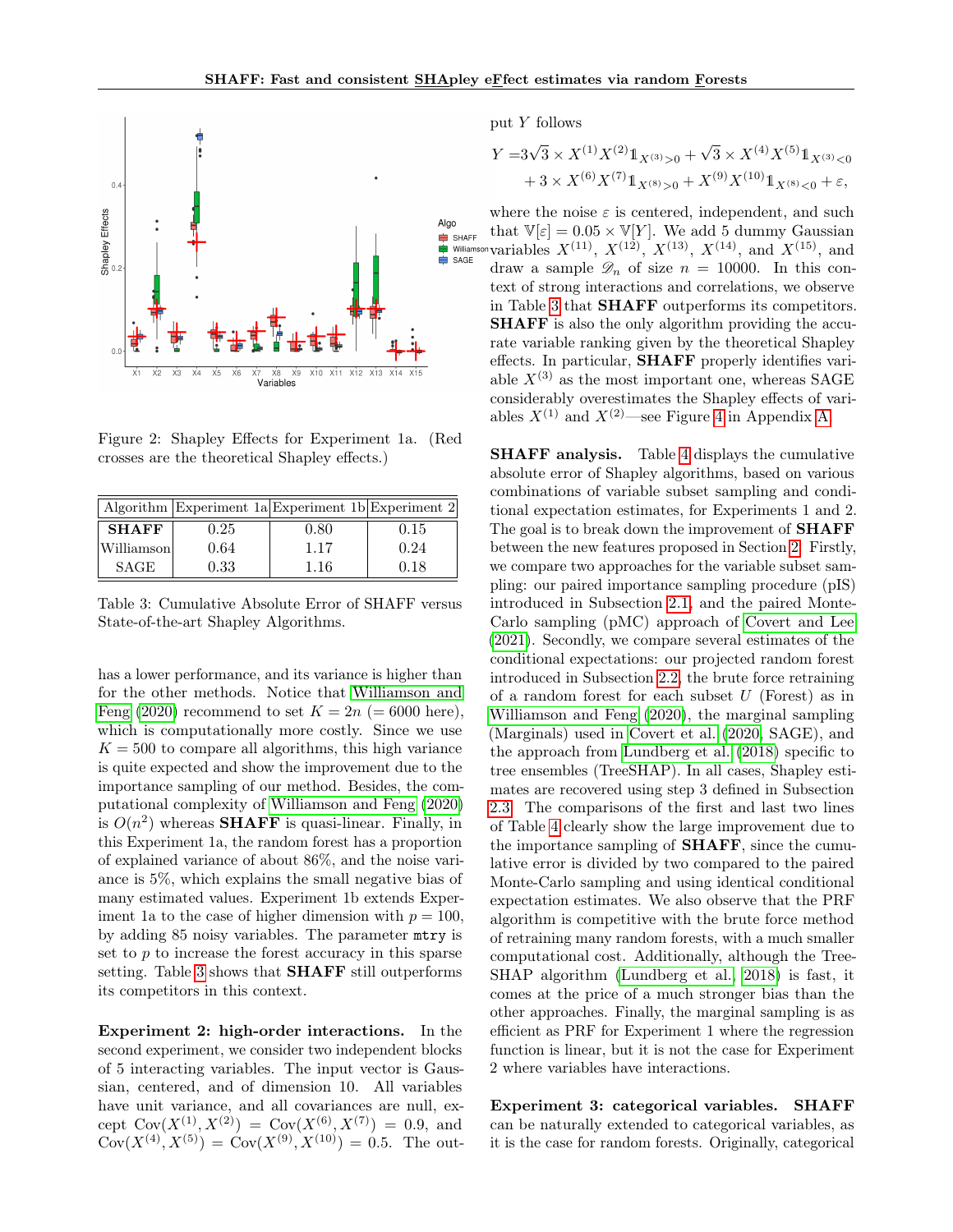| Algorithm          | Experiment 1a Experiment 2 |      |
|--------------------|----------------------------|------|
| <b>SHAFF</b>       | 0.25                       | 0.15 |
| pIS/Forest         | 0.23                       | 0.13 |
| pIS/Marginals      | 0.26                       | 0.31 |
| pIS/TreeSHAP       | 1.18                       | 1.49 |
| $pMC/Projected-RF$ | 0.55                       | 0.29 |
| pMC/Forest         | 0.56                       | 0.19 |

Table 4: Cumulative Absolute Error of Shapley Estimates (based on various strategies for variable subset sampling and conditional expectation estimates).

variables are efficiently handled in trees by transforming them into ordered variables. Such ordering of categories is done with respect to the output mean for each category [\(Breiman et al., 1984;](#page-9-18) [Friedman et al., 2001\)](#page-9-19), and we follow the software implementation of ranger. In Experiment 3, we consider an input vector  $X$ , made of five independent inputs, where  $X^{(1)}$  and  $X^{(2)}$  are two standard Gaussian variables,  $X^{(3)}$  and  $X^{(4)}$  are two uniform categorical variables taking 3 possible values a, b, and c. We add two noisy variables  $X^{(5)}$  and  $X^{(6)}$ , which are also uniform categorical but respectively take 10 and 100 different categories. Then, the regression function is given by

$$
m(\mathbf{X}) = X^{(1)} \mathbb{1}_{X^{(3)}=a} + X^{(2)} \mathbb{1}_{X^{(3)}=b} + \varepsilon,
$$

where  $\mathbb{V}[\varepsilon] = 0.05 \times \mathbb{V}[Y]$ . Finally, a sample  $\mathscr{D}_n$  of size  $n = 2000$  is drawn to fit a random forest and Shapley algorithms. Figure [3](#page-8-1) and Figure [5](#page-12-1) in Appendix [A](#page-11-1) show that SHAFF performs well in this setting with categorical variables, as well as the brute force approach of [Williamson and Feng](#page-10-3) [\(2020\)](#page-10-3), as expected in this small dimensional setting. Interestingly, in the case of categorical variables, [Sutera et al.](#page-10-10) [\(2021\)](#page-10-10) and [Bénard](#page-9-20) [\(2021\)](#page-9-20) show that the MDI [\(Breiman, 2003\)](#page-9-21) converges towards Shapley effects for totally randomized forests. In the case of Breiman's forests, where splits are optimized, such convergence result does not hold. In particular,  $X^{(4)}$ ,  $X^{(5)}$ , and  $X^{(6)}$  are not involved in the regression function and are independent of the other variables, leading to null Shapley effects. Although this is correctly estimated for  $X^{(4)}$  by all algorithms, Figure [3](#page-8-1) exhibits a strong bias of the MDI for  $X^{(5)}$  and  $X^{(6)}$ . This phenomenon is well known in the literature [\(Strobl](#page-10-11) [et al., 2006\)](#page-10-11): the MDI is biased towards variables with a high number of categories, which is typically the case for  $X^{(5)}$  and  $X^{(6)}$ . SAGE also suffers from this problem, whereas SHAFF accurately estimates a null Shapley effect for  $X^{(5)}$  and  $X^{(6)}$ . Finally, SAGE and the MDI wrongly estimate that  $X^{(3)}$  is significantly less important than  $X^{(1)}$  and  $X^{(2)}$ . Notice that [Amoukou](#page-9-22) [et al.](#page-9-22) [\(2021\)](#page-9-22) provide a thorough discussion of Shapley effects for categorical variables.

<span id="page-8-0"></span>

<span id="page-8-1"></span>Figure 3: Shapley Effects for Experiment 3 for  $X^{(4)}$ ,  $X^{(5)}$ , and  $X^{(6)}$ . (Red crosses are the theoretical Shapley effects.)

## 5 Conclusion

We introduced **SHAFF**, **SHA**pley eFfects via random Forests, an algorithm to estimate Shapley effects based on random forests, which has an implementation in R and C++, available at [https://gitlab.com/drti/](https://gitlab.com/drti/shaff) [shaff](https://gitlab.com/drti/shaff). The challenges in Shapley estimation are the exponential computational complexity, and the estimates of conditional expectations. SHAFF addresses the first point by using importance sampling to favor the subsets of influential variables, which often occur along the forest paths. For the second point, SHAFF uses the projected forest algorithm, a fast procedure to eliminate variables from the forest prediction mechanism. Thanks to this approach, SHAFF only needs to fit a random forest once, as opposed to other methods which retrain many models and are computationally costly. Importantly, we prove that SHAFF is consistent. To our knowledge, we propose the first Shapley algorithm which do not retrain several models and is proved to be consistent under mild assumptions. Furthermore, we conducted several experiments to show the practical performance improvements over state-ofthe-art Shapley algorithms. Notice that the adaptation of SHAFF to SHAP values is straightforward, since the projected random forests provides predictions of the output conditional on any variable subset. In specific settings, it is obviously possible that other learning algorithms outperform random forests. Then, we can use such efficient model to generate a new large sample of simulated observations, which can then feeds **SHAFF** and improves its accuracy. Finally, the extension of the proposed algorithm to boosted tree ensembles seems a promising route for future research.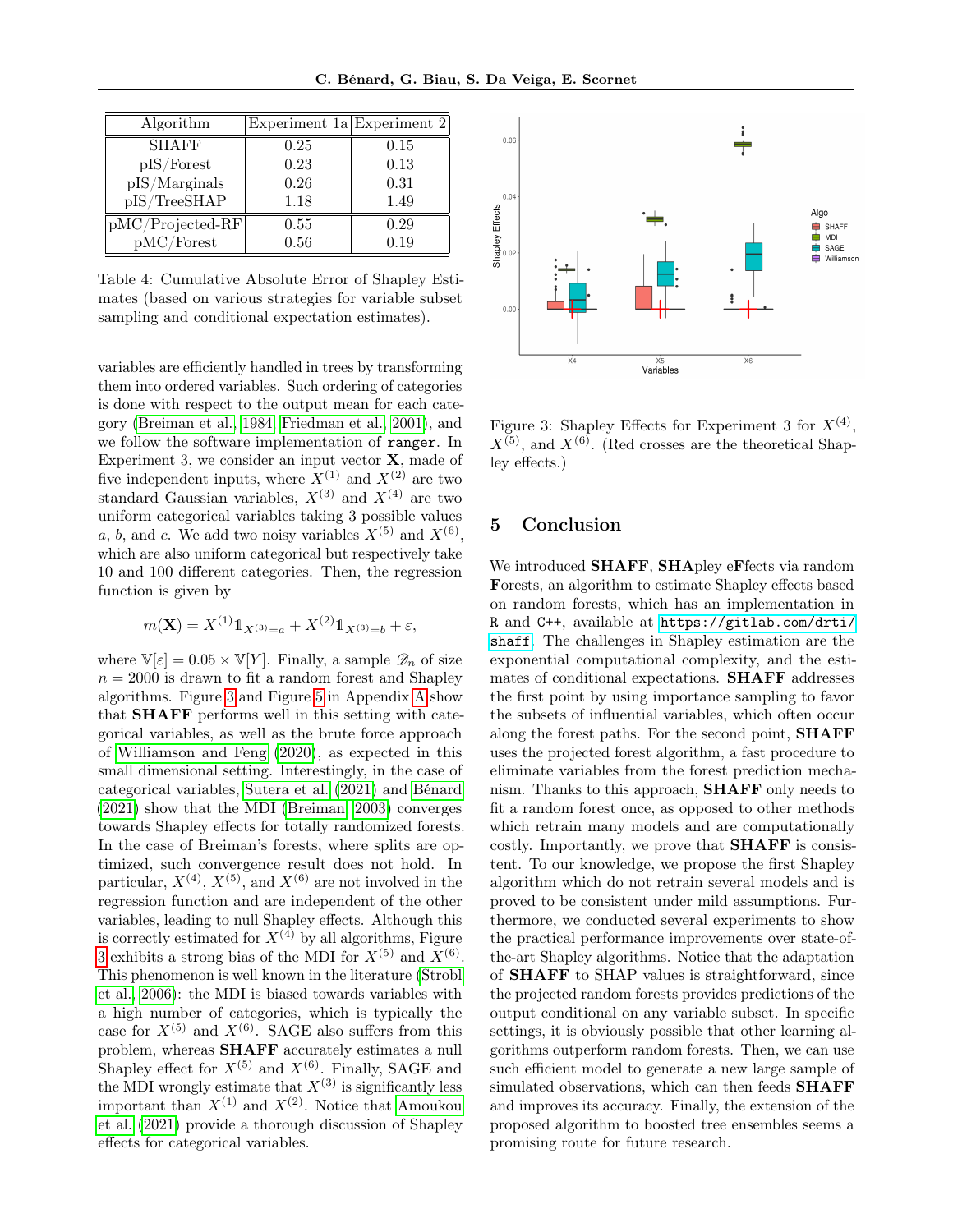### Acknowledgements

We greatly thank the reviewers for their relevant suggestions to improve the article.

### References

- <span id="page-9-5"></span>Aas, K., Jullum, M., and Løland, A. (2021). Explaining individual predictions when features are dependent: More accurate approximations to Shapley values. Artificial Intelligence, 298:103502.
- <span id="page-9-22"></span>Amoukou, S. I., Brunel, N. J., and Salaün, T. (2021). Accurate and robust shapley values for explaining predictions and focusing on local important variables. arXiv preprint arXiv:2106.03820.
- <span id="page-9-12"></span>Basu, S., Kumbier, K., Brown, J., and Yu, B. (2018). Iterative random forests to discover predictive and stable high-order interactions. Proceedings of the National Academy of Sciences, 115:1943–1948.
- <span id="page-9-20"></span>Bénard, C. (2021). Random forests and interpretability of learning algorithms. PhD thesis, Sorbonne Université.
- <span id="page-9-13"></span>Bénard, C., Biau, G., Da Veiga, S., and Scornet, E. (2021a). Sirus: Stable and interpretable rule set for classification. Electronic Journal of Statistics, 15:427–505.
- <span id="page-9-15"></span>Bénard, C., Da Veiga, S., and Scornet, E. (2021b). MDA for random forests: inconsistency, and a practical solution via the Sobol-MDA. arXiv preprint arXiv:2102.13347.
- <span id="page-9-21"></span>Breiman, L. (2003). Setting up, using, and understanding random forests v3.1.
- <span id="page-9-18"></span>Breiman, L., Friedman, J., Olshen, R., and Stone, C. (1984). Classification and Regression Trees. Chapman & Hall/CRC, Boca Raton.
- <span id="page-9-8"></span>Broto, B., Bachoc, F., and Depecker, M. (2020). Variance reduction for estimation of shapley effects and adaptation to unknown input distribution. SIAM/ASA Journal on Uncertainty Quantification, 8:693–716.
- <span id="page-9-7"></span>Covert, I. and Lee, S.-I. (2021). Improving KernelSHAP: Practical Shapley Value Estimation Using Linear Regression. In International Conference on Artificial Intelligence and Statistics, pages 3457–3465. PMLR.
- <span id="page-9-6"></span>Covert, I., Lundberg, S., and Lee, S.-I. (2020). Understanding Global Feature Contributions With Additive Importance Measures. In Advances in Neural Information Processing Systems, volume 33, pages 17212–17223. Curran Associates, Inc.
- <span id="page-9-19"></span>Friedman, J., Hastie, T., and Tibshirani, R. (2001). The Elements of Statistical Learning, volume 1. Springer series in statistics New York.
- <span id="page-9-9"></span>Frye, C., Rowat, C., and Feige, I. (2020). Asymmetric shapley values: incorporating causal knowledge into model-agnostic explainability. In Advances in Neural Information Processing Systems, volume 33, pages 1229–1239. Curran Associates, Inc.
- <span id="page-9-3"></span>Genuer, R., Poggi, J.-M., and Tuleau-Malot, C. (2010). Variable selection using random forests. Pattern Recognition Letters, 31:2225–2236.
- <span id="page-9-17"></span>Györfi, L., Kohler, M., Krzyzak, A., and Walk, H. (2006). A distribution-free theory of nonparametric regression. Springer, New York.
- <span id="page-9-10"></span>Heskes, T., Sijben, E., Bucur, I., and Claassen, T. (2020). Causal shapley values: Exploiting causal knowledge to explain individual predictions of complex models. In Advances in Neural Information Processing Systems, volume 33, pages 4778–4789. Curran Associates, Inc.
- <span id="page-9-1"></span>Iooss, B. and Prieur, C. (2019). Shapley effects for sensitivity analysis with correlated inputs: comparisons with Sobol'indices, numerical estimation and applications. International Journal for Uncertainty Quantification, 9.
- <span id="page-9-11"></span>Janzing, D., Minorics, L., and Blöbaum, P. (2020). Feature relevance quantification in explainable ai: A causal problem. In International Conference on Artificial Intelligence and Statistics, pages 2907–2916. PMLR.
- <span id="page-9-14"></span>Louppe, G. (2014). Understanding random forests: From theory to practice. arXiv preprint arXiv:1407.7502.
- <span id="page-9-4"></span>Lundberg, S., Erion, G., and Lee, S.-I. (2018). Consistent individualized feature attribution for tree ensembles. arXiv preprint arXiv:1802.03888.
- <span id="page-9-2"></span>Lundberg, S. and Lee, S.-I. (2017). A unified approach to interpreting model predictions. In Advances in Neural Information Processing Systems, pages 4765– 4774, New York.
- <span id="page-9-23"></span>Meinshausen, N. (2006). Quantile regression forests. Journal of Machine Learning Research, 7:983–999.
- <span id="page-9-16"></span>Mentch, L. and Hooker, G. (2016). Quantifying uncertainty in random forests via confidence intervals and hypothesis tests. Journal of Machine Learning Research, 17:841–881.
- <span id="page-9-0"></span>Owen, A. (2014). Sobol'indices and shapley value. SIAM/ASA Journal on Uncertainty Quantification, 2:245–251.
- <span id="page-9-24"></span>Owen, A. and Prieur, C. (2017). On shapley value for measuring importance of dependent inputs. SIAM/ASA Journal on Uncertainty Quantification, 5:986–1002.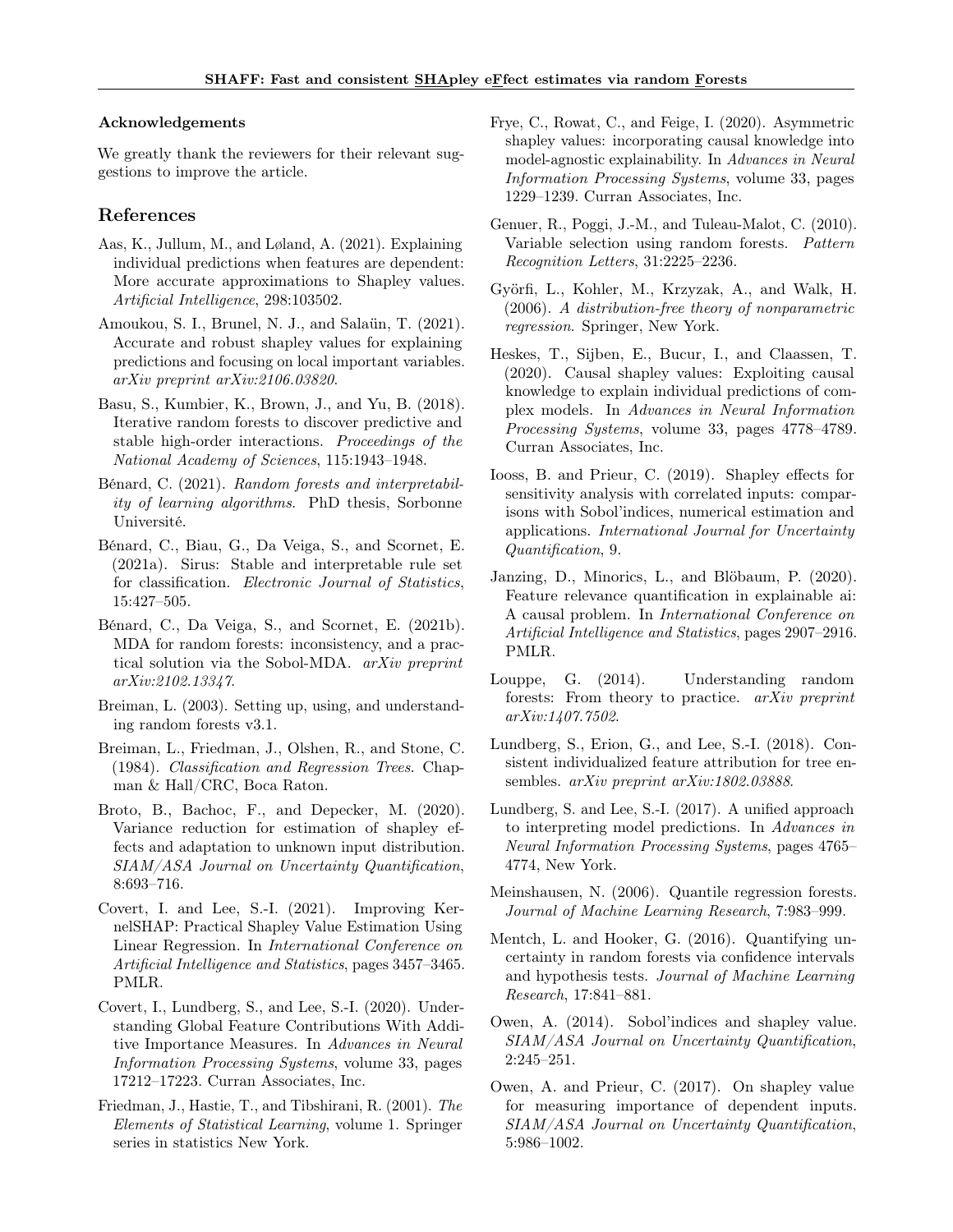- <span id="page-10-5"></span>Scornet, E., Biau, G., and Vert, J.-P. (2015). Consistency of random forests. The Annals of Statistics, 43:1716–1741.
- <span id="page-10-1"></span>Shapley, L. (1953). A value for n-person games. Contributions to the Theory of Games, 2:307–317.
- <span id="page-10-2"></span>Song, E., Nelson, B., and Staum, J. (2016). Shapley effects for global sensitivity analysis: theory and computation. SIAM/ASA Journal on Uncertainty Quantification, 4:1060–1083.
- <span id="page-10-11"></span>Strobl, C., Boulesteix, A.-L., Zeileis, A., and Hothorn, T. (2006). Bias in random forest variable importance measures. In Workshop on Statistical Modelling of Complex Systems. Citeseer.
- <span id="page-10-0"></span>Štrumbelj, E. and Kononenko, I. (2014). Explaining prediction models and individual predictions with feature contributions. Knowledge and information systems, 41:647–665.
- <span id="page-10-6"></span>Sundararajan, M. and Najmi, A. (2020). The many shapley values for model explanation. In International Conference on Machine Learning, pages 9269– 9278. PMLR.
- <span id="page-10-10"></span>Sutera, A., Louppe, G., Huynh-Thu, V., Wehenkel, L., and Geurts, P. (2021). From global to local mdi variable importances for random forests and when they are shapley values. Advances in Neural Information Processing Systems, 34.
- <span id="page-10-8"></span>Van der Vaart, A. (2000). Asymptotic statistics, volume 3. Cambridge university press.
- <span id="page-10-7"></span>Wager, S. and Athey, S. (2018). Estimation and inference of heterogeneous treatment effects using random forests. Journal of the American Statistical Association, 113:1228–1242.
- <span id="page-10-4"></span>Wang, J., Wiens, J., and Lundberg, S. (2021). Shapley flow: A graph-based approach to interpreting model predictions. In Proceedings of The 24th International Conference on Artificial Intelligence and Statistics, volume 130 of Proceedings of Machine Learning Research, pages 721–729. PMLR.
- <span id="page-10-3"></span>Williamson, B. and Feng, J. (2020). Efficient nonparametric statistical inference on population feature importance using shapley values. In International Conference on Machine Learning, pages 10282–10291. PMLR.
- <span id="page-10-9"></span>Wright, M. and Ziegler, A. (2017). ranger: A fast implementation of random forests for high dimensional data in  $C++$  and R. Journal of Statistical Software, 77:1–17.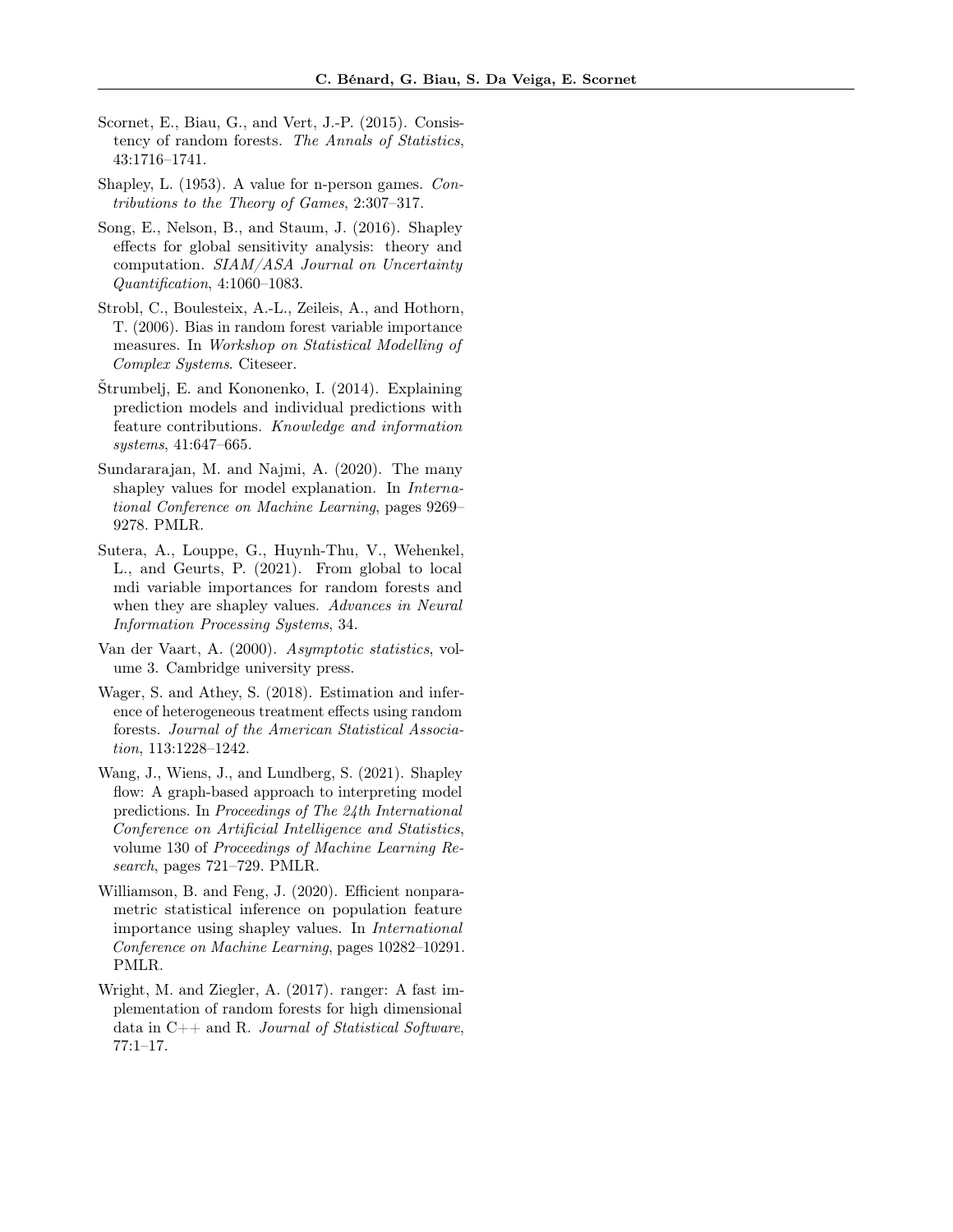# Supplementary Material: SHAFF: Fast and consistent SHApley eFfect estimates via random Forests

## <span id="page-11-1"></span>A Additional Experiments

### A.1 Number of Variable Subsets K

The recommended choice of  $K = 500$ , the number of variable subsets U drawn in the first step of **SHAFF**, ensures that higher values have a small impact on **SHAFF** accuracy, while preserving a reasonable computational cost. For example, we sum the absolute error of **SHAFF** for all variables in Experiment 1 for increasing values of K, and provide the results in Table [5](#page-11-2) below (standard deviations are made negligible with repetitions). This shows the efficiency of the choice of  $K = 500$ .

### A.2 Experiment 2

In the context of strong interactions and correlations of Experiment 2, we observe in Figure [4](#page-12-0) that all competitors have a strong bias for most variables, as opposed to **SHAFF**, which is also the only algorithm providing the accurate variable ranking given by the theoretical Shapley effects. In particular, SHAFF properly identifies variable  $X^{(3)}$  as the most important one, whereas SAGE considerably overestimates the Shapley effects of variables  $X^{(1)}$  and  $X^{(2)}$ . **SHAFF** also ranks variable  $X^{(8)}$  as more important than  $X^{(6)}$  and  $X^{(7)}$ , as opposed to its competitors. Besides, the proportion of explained variance of the forest is about 84% in this setting, which explains the negative bias observed for several estimates.

### A.3 Experiment 3

As mentioned in the main article, SAGE and the MDI both wrongly estimate that  $X^{(3)}$  is significantly less important than  $X^{(1)}$  and  $X^{(2)}$ , as shown in Figure [5.](#page-12-1) On the other hand, **SHAFF** and SAGE are both efficient estimates of Shapley effects in this experiment.

## <span id="page-11-0"></span>B Computational Complexity

We provide the average computational complexity of **SHAFF**, as well as its competitors [Broto et al.](#page-9-8) [\(2020\)](#page-9-8), [Williamson and Feng](#page-10-3) [\(2020\)](#page-10-3), and [Covert et al.](#page-9-6) [\(2020,](#page-9-6) SAGE). For these last two algorithms, random forests are used as the required black-box model. Only **SHAFF** is quasi-linear with the sample size n and independent of the dimension p.

<span id="page-11-2"></span>

| K    | Cumulative Error |
|------|------------------|
| 10   | 0.67             |
| 50   | 0.40             |
| 100  | 0.30             |
| 200  | 0.29             |
| 500  | 0.25             |
| 1000 | 0.22             |
| 3000 | 0.21             |

Table 5: Cumulative Absolute Error of **SHAFF** in Experiment 1 for Increasing Values of  $K$ .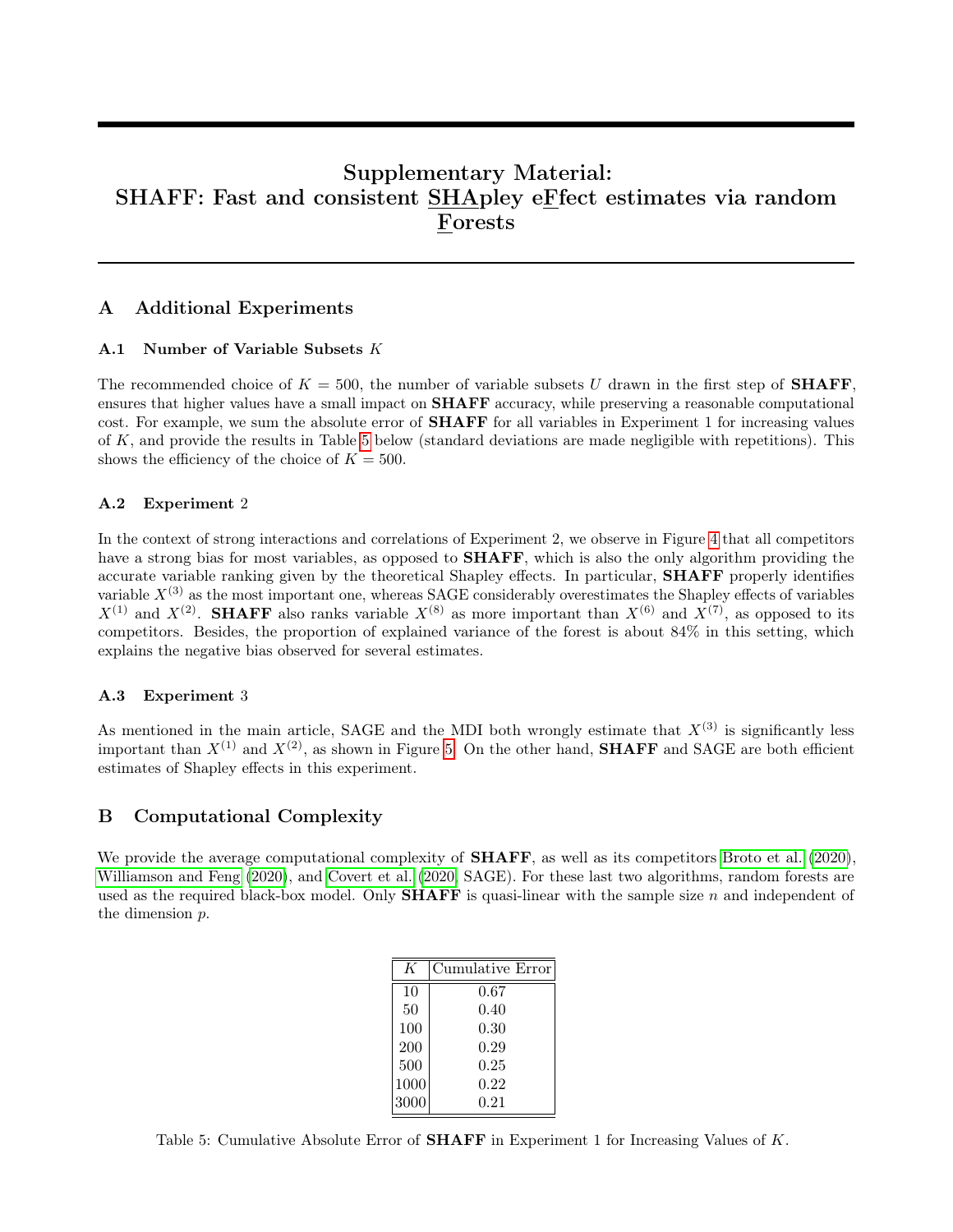

Figure 4: Shapley Effects for Experiment 2. (Red crosses are the theoretical Shapley effects.)

<span id="page-12-0"></span>

<span id="page-12-1"></span>Figure 5: Shapley Effects for Experiment 3 for  $X^{(1)}$ ,  $X^{(2)}$ , and  $X^{(3)}$ . (Red crosses are the theoretical Shapley effects.)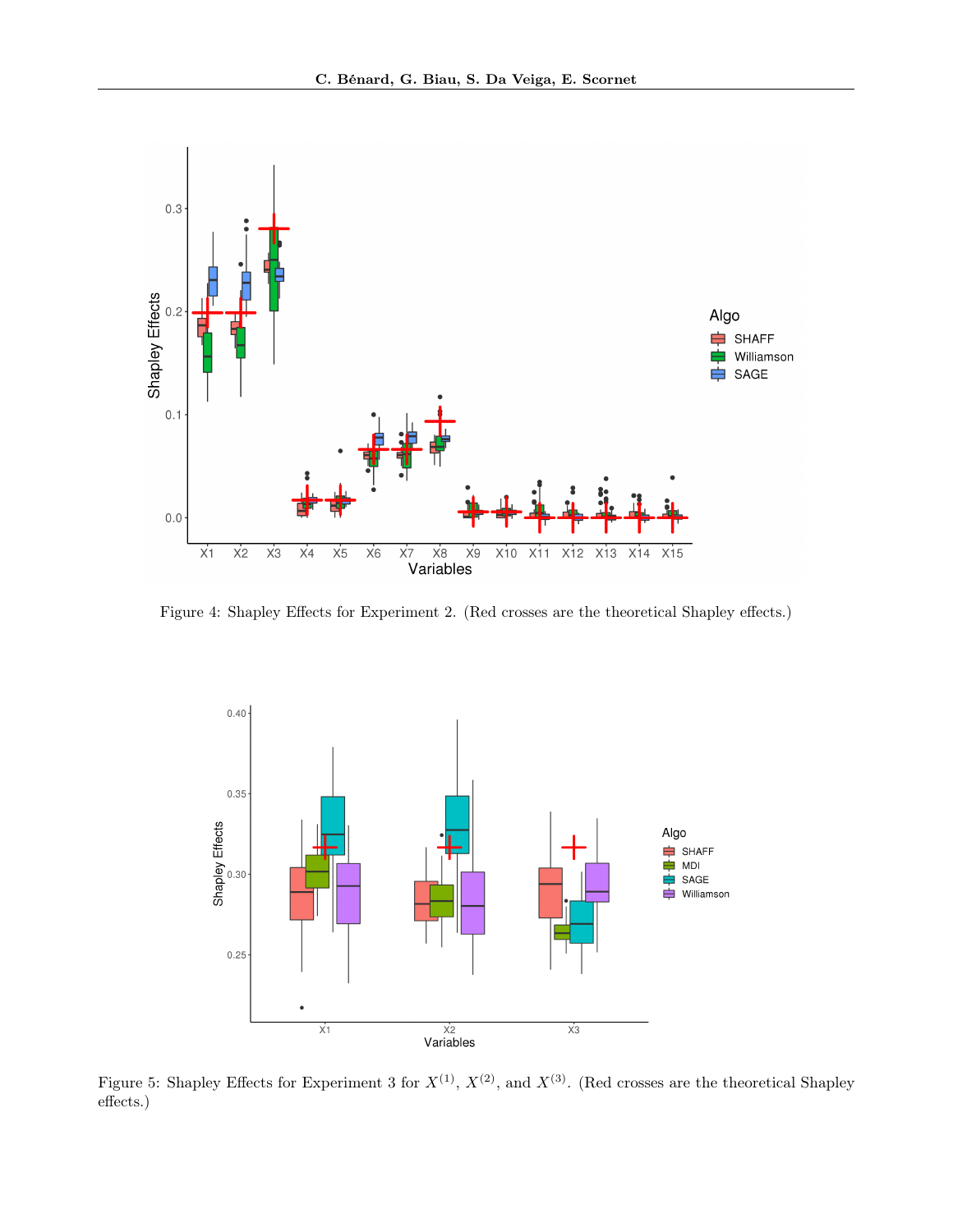## B.1 SHAFF

We derive the computational complexity of each step of **SHAFF**. Overall, the computational complexity is  $O(MKn \log(n)).$ 

Importance sampling. In order to compute the variable subset importance, **SHAFF** counts the occurence of variable subsets U in the tree paths of the forest, which has a complexity of  $O(Mn)$ , since each tree has about  $O(n)$  nodes. The sampling of K subsets U has a complexity of  $O(K)$ .

Projected random forests. An efficient implementation of the PRF algorithm is detailed in Algorithm [1.](#page-14-0) For the sake of clarity, we provide a version of PRF for a single variable subset U and one query point  $\mathbf{X}^{(U)}$ . Let us consider a given tree. The new observation  $X^{(U)}$  is dropped down the tree, eventually applying multiple splits at each level, because data points are sent on both sides of splits involving a variable outside of  $U$ . At the same time, the PRF computes which training observations fall in the same projected cell as  $\mathbf{X}^{(U)}$ , and stops going down the tree just before the size of this projected cell becomes lower than the parameter min\_node\_size. Such procedure has a complexity of  $O(n)$  since we sequentially apply splits to reduce the number of training observations from about  $n$  to  $\min_{\text{node\_size}}$  to reach the terminal projected cell. Therefore, the computational complexity to compute the PRF prediction for a given U and  $\mathbf{X}^{(U)}$  is  $O(Mn)$ .

In **SHAFF**, the PRF is run for all subsets  $U \in \mathcal{U}_{n,K}$  and the full OOB sample for each tree. In practice, we do not naively run Algorithm [1](#page-14-0) for all U and OOB observations, i.e.,  $O(Kn)$  times, since it would lead to a quadratic complexity with n. Instead, for a given tree, all OOB and training observations are dropped down the tree simultaneously. Even if multiple splits are applied at each tree level, we are still partitioning two samples of size  $O(n)$  by sequentially applying splits: splitting one time all cells of a given partition takes  $O(n)$  operations, and this has to be repeated  $O(\log(n))$  times so that each cell reaches a size of  $\min\_node\_size$ . Therefore, the global complexity of running PRF for the full OOB samples and the K subsets U is  $O(MKn \log(n))$ .

**Shapley effect estimates.** The complexity to solve a least square problem with p columns and K rows is  $O(p^3 K)$ . However in practice, K is always fixed to default value, and when  $p > K$ , only at most  $O(K)$  input variables are selected in the subsets U. For the non-selected inputs, the Shapley effect is null, and they can be removed from the least square problem, leading to a complexity of  $O(K<sup>4</sup>)$ .

## B.2 Competitors

**[Broto et al.](#page-9-8) [\(2020\)](#page-9-8)** The conditional expectations are estimated for all  $U \in \{1, \ldots, p\}$ , which makes  $2^p$ estimates. Efficient k-nearest neighbor algorithms have a complexity of  $O(pn \log(n))$ . Overall the complexity is  $O(n \log(n) p 2^p)$ , which is exponential with respect to the dimension p.

[Williamson and Feng](#page-10-3)  $(2020)$  Growing K random forests from scratch, one for each subset U, has an averaged complexity of  $O(MKpn \log^2(n))$  [\(Louppe, 2014\)](#page-9-14). [Williamson and Feng](#page-10-3) [\(2020\)](#page-10-3) recommend to use  $K = O(n)$ , which makes a global complexity of  $O(Mpn^2 \log^2(n))$ , and is quadratic with respect to the sample size n and depends on the dimension p.

**[Covert et al.](#page-9-6) [\(2020,](#page-9-6) SAGE)** Running a prediction for random forests takes  $O(M \log(n))$  operations. Since SAGE computes np predictions, the global complexity is  $O(Mpn \log(n))$  and depends on the dimension p.

# <span id="page-13-0"></span>C Proof of Lemmas [1,](#page-6-2) [2,](#page-6-3) and [3](#page-6-1)

For the sake of clarity, we first recall Lemmas [1,](#page-6-2) [2,](#page-6-3) and [3,](#page-6-1) and then provide their proofs. **Lemma 1.** If Assumptions (A2) and (A3) are satisfied, for all  $U \subset \{1, \ldots, p\}$ , we have

$$
\mathbb{P}\left(\hat{p}_{M_n,n}(U) > 0\right) \longrightarrow 1.
$$

**Lemma 2.** If Assumptions (A1) and (A2) are satisfied, the PRF is consistent, that is, for all  $M \in \mathbb{N}^*$  and  $U \subset \{1,\ldots,p\},\$ 

$$
\hat{v}_{M,n}(U) \stackrel{p}{\longrightarrow} \mathbb{V}[\mathbb{E}[Y|\boldsymbol{X}^{(U)}]]/\mathbb{V}[Y] \stackrel{\text{def}}{=} v^{\star}(U).
$$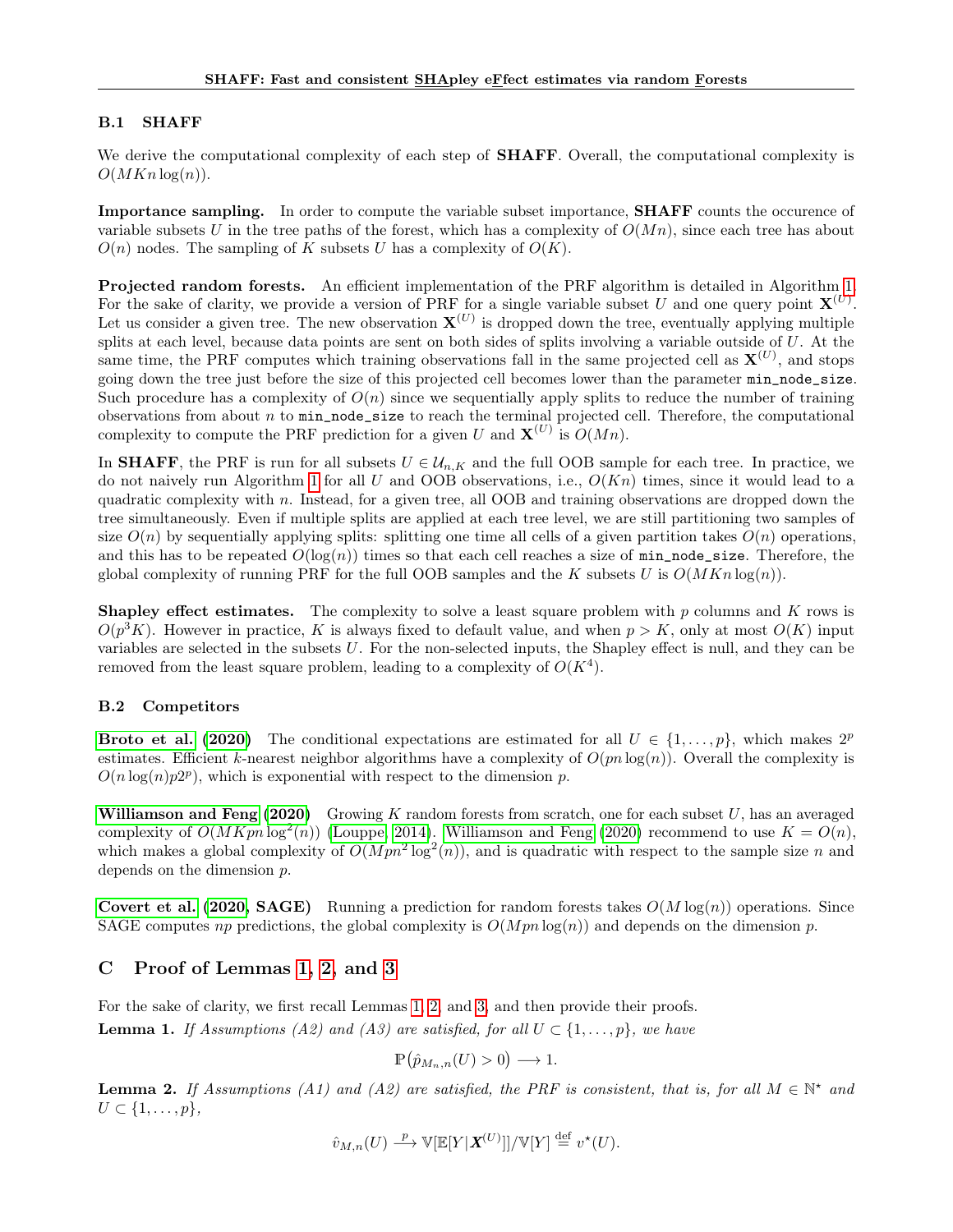Algorithm 1 Projected Random Forest

<span id="page-14-0"></span>1: **Inputs:** A random forest fit with  $\mathscr{D}_n$ , a variable subset  $U \subset \{1, \ldots, p\}$ , and a query point  $\mathbf{X}^{(U)}$ .

2: for all trees in the forest:

3:  $\#$  Step 1: initialize variables

4: initialize nodes level as a list of nodes containing only the root node;

5: initialize nodes child as an empty list of child nodes;

6: initialize samples as the list of observation indices of the full training data of the tree;

7: for all levels in the tree:

8: # Step 2: drop  $X^{(U)}$  to the next tree level with the relevant training observations 9: for all nodes in *nodes* level: 10: if the node splits on a variable in  $U$ : 11: compute whether  $X^{(U)}$  falls in the left or right child node; 12: append the child node to *nodes* child; 13: set *samples* child as the observations in *samples* which satisfy the split 14: else: 15: append both the left and right children nodes to *nodes* child; 16: set samples  $child = samples$ ; 17: if the size of samples child is lower then min node size: 18: break the loop through the tree levels; 19: else: 20: set  $samples = samples \ child;$ 21: set nodes  $level = nodes \ child;$ 22:  $\#\text{Step 3: compute prediction}$ 23: compute the tree prediction as the average of  $Y_i$  for all i in samples; 24: average predictions of all trees; 25: return final prediction;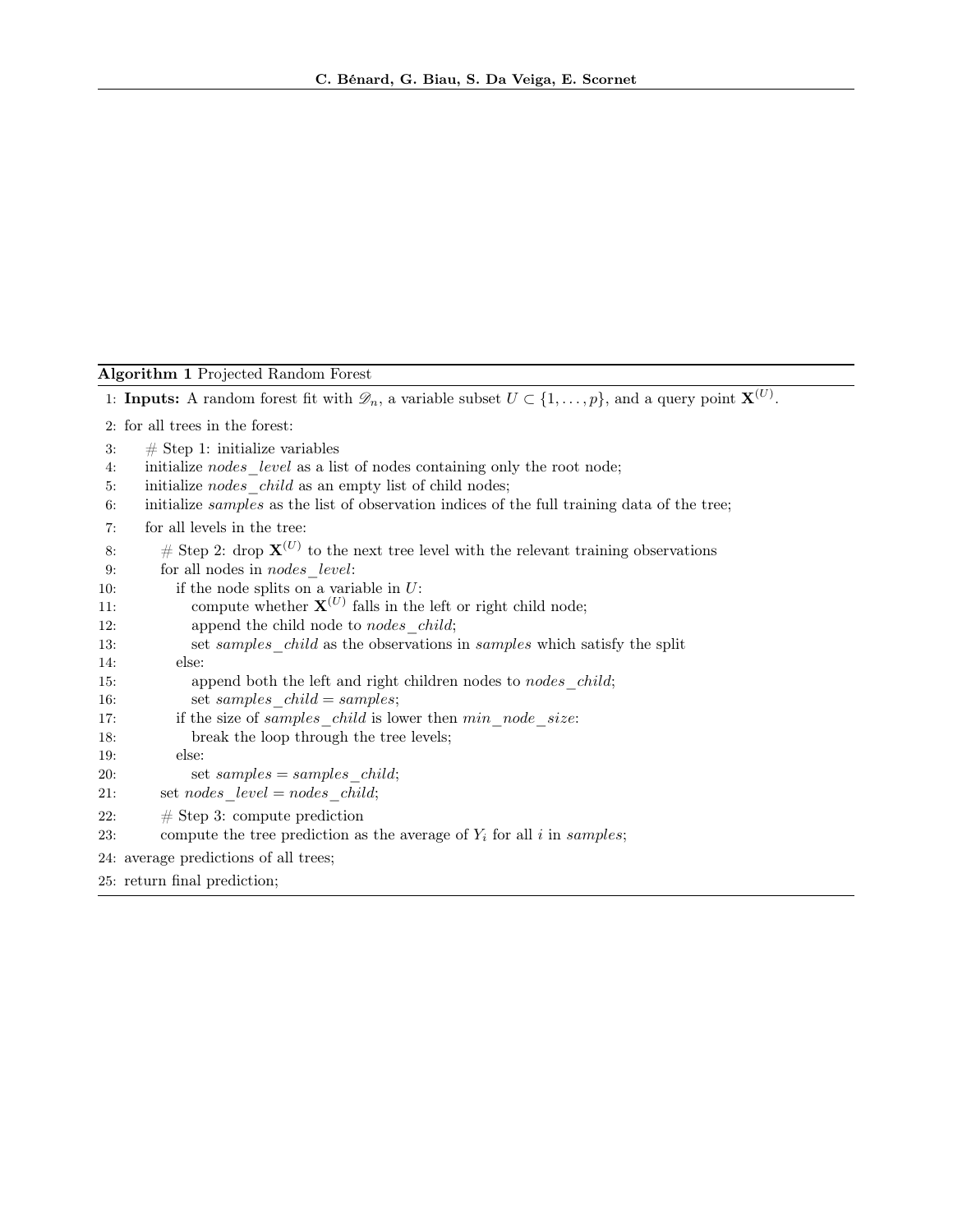We let Z be a discrete random variable taking values in the set of all subsets of  $\{1,\ldots,p\}$ , excluding the full and empty sets. The discrete distribution of Z is given by the weights  $w(U)$  (the weights are scaled to sum to 1).

**Lemma 3.** If Assumptions  $(A1)$ ,  $(A2)$ , and  $(A3)$  are satisfied, we have

$$
\ell_{M,n}(\beta) \stackrel{p}{\longrightarrow} \mathbb{E}[(v^*(Z) - \beta^T I(Z))^2] \stackrel{\text{def}}{=} \ell^*(\beta).
$$

*Proof of Lemma [1.](#page-6-2)* We assume that Assumptions (A2) and (A3) are satisfied, and denote by  $T_{n,\ell}$  the random set of all variable subsets of  $\{1,\ldots,p\}$  belonging to a path of the  $\ell$ -th tree. To prove the result, we derive an upper bound for  $\mathbb{P}(\hat{p}_{M,n}(U) = 0)$ . First, we write

$$
\mathbb{P}(\hat{p}_{M,n}(U) = 0 | \mathcal{D}_n) = \mathbb{P}\left(\bigcap_{\ell=1}^{M_n} U \notin T_{n,\ell} | \mathcal{D}_n\right),
$$

and since the trees are independent conditional on  $\mathscr{D}_n$ 

$$
\mathbb{P}(\hat{p}_{M,n}(U) = 0 | \mathscr{D}_n) = \mathbb{P}(U \notin T_{n,1} | \mathscr{D}_n)^{M_n}.
$$

For n large enough, there is at least one path in each tree that has at least  $p$  splits. Indeed, two cases are possible to get a tree of minimum depth p:  $n > s2^{p-1}$ , where s is the minimum number of observations in a terminal leaf, or, if the maximal number of terminal leaves is reached,  $t_n > 2^p$ . Both are satisfied for n large enough since  $t_n$  is not bounded by Assumption (A2). Additionally, recall that the random forest algorithm is slightly modified such that mtry is randomly set to 1 with a small probability  $\delta$ . Thus, if we define the random event  $A_n$  as mtry is set to 1 and a new variable of U is selected at each node of a path of length at least  $|U|$ , then  $A_n$  is included in  $\{U \in T_{n,1}\}.$  This event  $A_n$  is of probability lower bounded by  $(\delta/p)^p$ , and thus for n large enough, we have

$$
\mathbb{P}(U \in T_{n,1}|\mathscr{D}_n) \ge P(A_n) \ge (\delta/p)^p,
$$

and then

$$
\mathbb{P}(\hat{p}_{M,n}(U) = 0 | \mathcal{D}_n) \le (1 - (\delta/p)^p)^{M_n}.
$$

Finally, Assumption  $(A3)$  gives that the number of trees increases with n, and we obtain

$$
\mathbb{P}\big(\hat{p}_{M,n}(U)=0\big)\longrightarrow 0,
$$

which is the desired result.

Proof of Lemma [2.](#page-6-3) We assume that Assumptions (A1) and (A2) are satisfied and consider  $M \in \mathbb{N}^*$  and  $U \subset$  $\{1,\ldots,p\}$ . Recall that

$$
\hat{v}_{M,n}(U) = 1 - \frac{1}{n\hat{\sigma}_Y} \sum_{i=1}^n (Y_i - m_{M,n}^{(U,OOB)}(\mathbf{X}_i^{(U)}, \mathbf{\Theta}_M))^2.
$$

The right hand side is expanded as follows:

$$
\hat{v}_{M,n}(U) = 1 - \frac{1}{n\hat{\sigma}_Y} \sum_{i=1}^n \left( m(\mathbf{X}_i) + \varepsilon_i - m_{M,n}^{(U,OOB)}(\mathbf{X}_i^{(U)}, \mathbf{\Theta}_M) \right)^2
$$

$$
= 1 - \frac{1}{n\hat{\sigma}_Y} \sum_{i=1}^n \left( m(\mathbf{X}_i) - \mathbb{E}[m(\mathbf{X}_i)|\mathbf{X}_i^{(U)}] + \varepsilon_i
$$

$$
- \left[ m_{M,n}^{(U,OOB)}(\mathbf{X}_i^{(U)}, \mathbf{\Theta}_M) - \mathbb{E}[m(\mathbf{X}_i)|\mathbf{X}_i^{(U)}] \right] \right)^2
$$

.

 $\Box$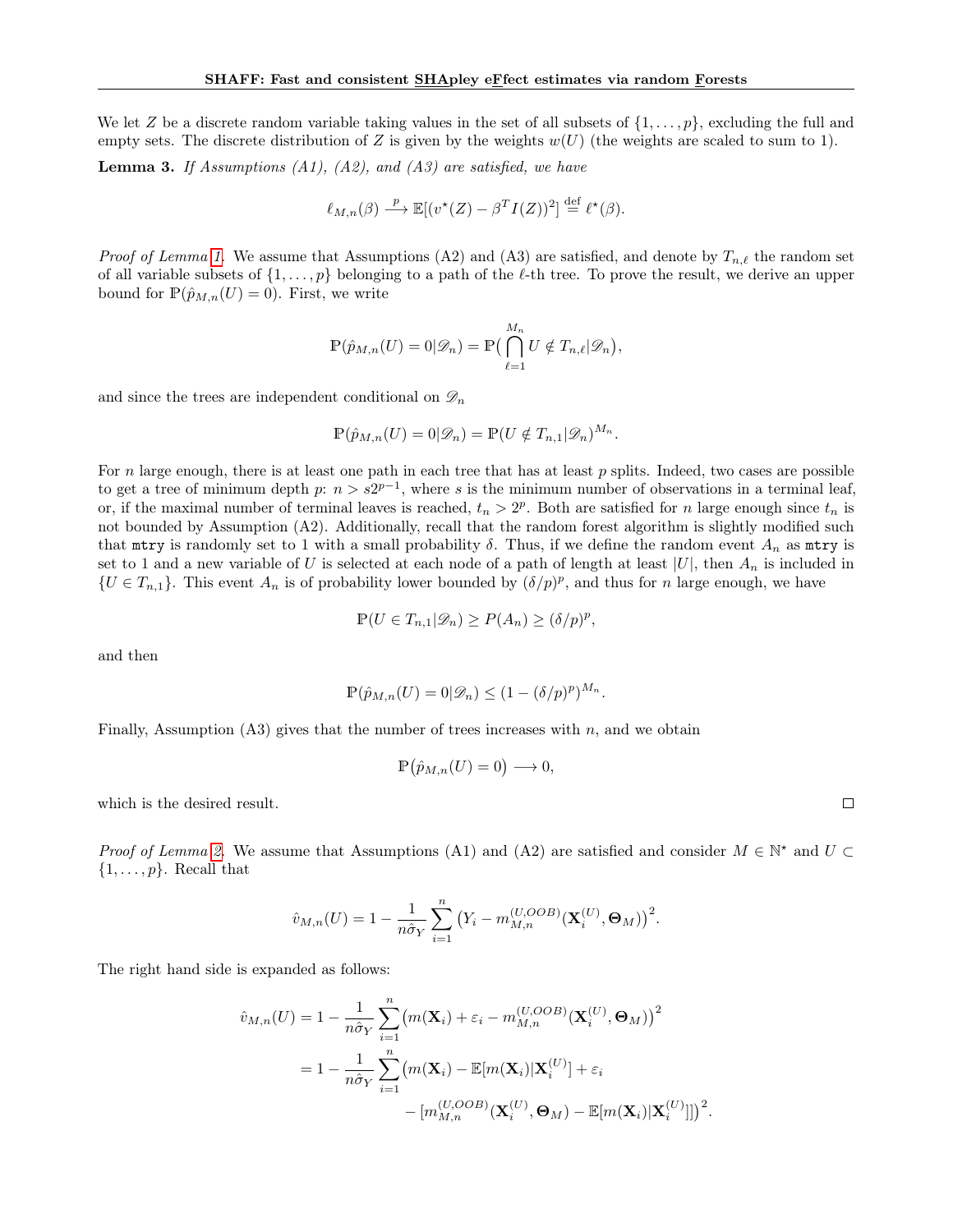Therefore,

$$
\hat{v}_{M,n}(U) = 1 - \frac{1}{n\hat{\sigma}_Y} \sum_{i=1}^n (m(\mathbf{X}_i) - \mathbb{E}[m(\mathbf{X}_i)|\mathbf{X}_i^{(U)}])^2 \n+ \varepsilon_i^2 + 2\varepsilon_i \times (m(\mathbf{X}_i) - \mathbb{E}[m(\mathbf{X}_i)|\mathbf{X}_i^{(U)}]) \n- 2\varepsilon_i \times (m_{M,n}^{(U,OOB)}(\mathbf{X}_i^{(U)}, \mathbf{\Theta}_M) - \mathbb{E}[m(\mathbf{X}_i)|\mathbf{X}_i^{(U)}]) \n- 2(m(\mathbf{X}_i) - \mathbb{E}[m(\mathbf{X}_i)|\mathbf{X}_i^{(U)}]) \times (m_{M,n}^{(U,OOB)}(\mathbf{X}_i^{(U)}, \mathbf{\Theta}_M) - \mathbb{E}[m(\mathbf{X}_i)|\mathbf{X}_i^{(U)}]) \n+ (m_{M,n}^{(U,OOB)}(\mathbf{X}_i^{(U)}, \mathbf{\Theta}_M) - \mathbb{E}[m(\mathbf{X}_i)|\mathbf{X}_i^{(U)}])^2.
$$
\n(C.1)

Now, using the law of large numbers, we obtain

$$
\frac{1}{n}\sum_{i=1}^{n}(m(\mathbf{X}_{i})-\mathbb{E}[m(\mathbf{X}_{i})|\mathbf{X}_{i}^{(U)}])^{2}+\varepsilon_{i}^{2} + 2\varepsilon_{i} \times (m(\mathbf{X}_{i})-\mathbb{E}[m(\mathbf{X}_{i})|\mathbf{X}_{i}^{(U)}]) \xrightarrow{p} \mathbb{E}[\mathbb{V}[m(\mathbf{X})|\mathbf{X}^{(U)}]] + \mathbb{V}[\varepsilon],
$$

and also  $\hat{\sigma}_Y \stackrel{p}{\longrightarrow} \mathbb{V}[Y]$ . Combining these two limits, we have

$$
\begin{aligned}\n1 - \frac{1}{n\hat{\sigma}_Y} \sum_{i=1}^n (m(\mathbf{X}_i) - \mathbb{E}[m(\mathbf{X}_i)|\mathbf{X}_i^{(U)}])^2 + \varepsilon_i^2 \\
+ 2\varepsilon_i \times (m(\mathbf{X}_i) - \mathbb{E}[m(\mathbf{X}_i)|\mathbf{X}_i^{(U)}]) \xrightarrow{p} 1 - (\mathbb{E}[\mathbb{V}[m(\mathbf{X})|\mathbf{X}^{(U)}]] + \mathbb{V}[\varepsilon]) / \mathbb{V}[Y].\n\end{aligned}
$$

Rewriting this limit using the law of total variance, we are led to

<span id="page-16-0"></span>
$$
1 - (\mathbb{E}[\mathbb{V}[m(\mathbf{X})|\mathbf{X}^{(U)}]] + \mathbb{V}[\varepsilon])/\mathbb{V}[Y]
$$
  
\n
$$
= (\mathbb{V}[Y] - \mathbb{E}[\mathbb{V}[m(\mathbf{X})|\mathbf{X}^{(U)}]] + \mathbb{V}[\varepsilon])/\mathbb{V}[Y]
$$
  
\n
$$
= (\mathbb{V}[m(\mathbf{X})] + \mathbb{V}[\varepsilon] - \mathbb{E}[\mathbb{V}[m(\mathbf{X})|\mathbf{X}^{(U)}]] - \mathbb{V}[\varepsilon])/\mathbb{V}[Y]
$$
  
\n
$$
= \mathbb{V}[\mathbb{E}[m(\mathbf{X})|\mathbf{X}^{(U)}]]/\mathbb{V}[Y]
$$
  
\n
$$
= \mathbb{V}[\mathbb{E}[Y|\mathbf{X}^{(U)}]]/\mathbb{V}[Y]
$$
  
\n
$$
= v^*(U).
$$

Overall, the result of the lemma holds if the last three terms of the decomposition [\(C.1\)](#page-16-0) converge towards 0 in probability. This is clearly true if the OOB PRF estimate is  $\mathbb{L}^2$ -consistent, that is for  $i \in \{1, \ldots, n\}$ ,

$$
\mathbb{E}\big[\big(m_{M,n}^{(U,OOB)}(\mathbf{X}_i^{(U)},\mathbf{\Theta}_M)-\mathbb{E}[m(\mathbf{X}_i)|\mathbf{X}_i^{(U)}]\big)^2\big] \longrightarrow 0.
$$

According to Lemma 2 from [Bénard et al.](#page-9-15) [\(2021b\)](#page-9-15), the  $\mathbb{L}^2$ -convergence of the OOB forest estimate follows from the convergence of the standard forest estimate. Therefore, we only need to show the  $\mathbb{L}^2$ -convergence of the PRF estimate to get the final result. To do so, we adapt the proof of Theorem 1 from [Scornet et al.](#page-10-5) [\(2015\)](#page-10-5), which shows the convergence of Breiman's forests for additive models.

The proof only differs for the approximation error. Indeed, we need to show that the variation of the regression function vanishes in a cell of the empirical PRF. [Scornet et al.](#page-10-5) [\(2015\)](#page-10-5) show that this is always true in the original forest for additive models. Here, the result is valid for all regression functions, using the fact that the random forest is slightly modified: splits cannot be too close from the edges of cells (at least a fraction of  $\gamma$  observations in children nodes), and mtry is set to 1 at each node with a small probability  $\delta$ . Under these small modifications, Lemma 2 from [Meinshausen](#page-9-23) [\(2006\)](#page-9-23) gives that the diameter of each cell of the original forest vanishes, i.e,

$$
\lim_{n \to \infty} \text{diam}(A_n(\mathbf{X}, \Theta)) = 0,
$$

where  $A_n(\mathbf{X}, \Theta)$  is the cell of the forest where the new query point **X** falls, and the diameter of a cell A is the length of the longest line fitting in A, formally

$$
diam(A) = \sup_{\mathbf{x}, \mathbf{x}' \in A} ||\mathbf{x} - \mathbf{x}'||_2.
$$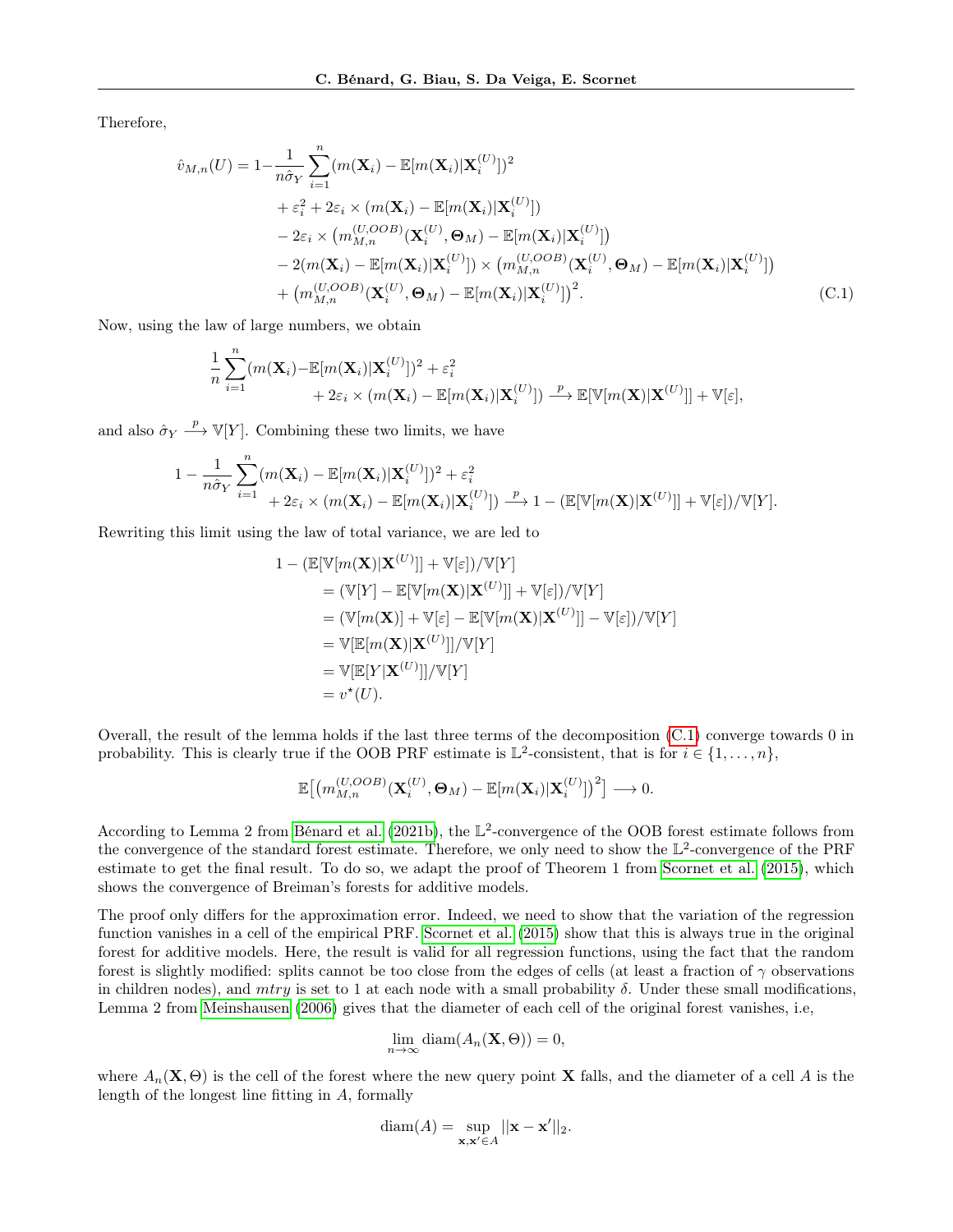By definition of the PRF algorithm, the projected cell where  $X^{(U)}$  falls is included in  $A_n(X, \Theta)$ , and therefore the diameter of the projected cell also vanishes as  $n$  increases. Additionally, the regression function  $m$  is continuous by Assumption (A1), and consequently the approximation error converges to 0. Finally, the PRF estimate is  $\mathbb{L}^2$ -consistent, and we deduce the final result,

$$
\hat{v}_{M,n}(U) \stackrel{p}{\longrightarrow} v^*(U).
$$

*Proof of Lemma [3.](#page-6-1)* The loss function  $\ell_{M,n}$  contains three sources of randomness: the data  $\mathscr{D}_n$ , the forest randomization Θ, and the importance sampling of the subsets U. The discrete distribution used to sample the subsets U is built using the occurrence frequency in the forest  $\hat{p}_{M,n}(U)$ , which depends on  $\mathscr{D}_n$  and  $\Theta$ . This subtle relation between the data, the forest, and the importance sampling prevent a straightforward proof for this lemma. We reshape the loss function and use the law of total variance to handle separately the multiple sources of randomness. We assume that Assumptions  $(A1)$ ,  $(A2)$ , and  $(A3)$  are satisfied.

First, we have

$$
\ell_{M,n}(\beta) = \frac{1}{K_n} \sum_{U \in \mathcal{U}_{n,K}} \frac{w(U)}{\hat{p}_{M,n}(U)} (\hat{v}_{M,n}(U) - \beta^T I(U))^2
$$
  
= 
$$
\sum_{U \subset \{1,\dots,p\}} \frac{w(U)N_n(U)}{K_n \hat{p}_{M,n}(U)} 1_{\hat{p}_{M,n}(U) > 0} (\hat{v}_{M,n}(U) - \beta^T I(U))^2,
$$

where  $N_n(U)$  is the number of times where U is drawn in  $\mathcal{U}_{n,K}$  (with the convention  $0/0 = 0$ ). Since the sum is finite, it is enough to study the convergence of the terms one by one. Let us consider a given variable subset  $U$ . First, we define

$$
\Delta_{n,K_n} = \frac{N_n(U) \mathbb{1}_{\hat{p}_{M,n}(U) > 0}}{K_n \hat{p}_{M,n}(U)}
$$

.

Next, we derive the limit of  $\mathbb{V}[\Delta_{n,K_n}]$  using the law of total variance. We have

$$
\mathbb{V}[\Delta_{n,K_n}] = \mathbb{E}[\mathbb{V}[\Delta_{n,K_n}|\mathscr{D}_n,\Theta]] + \mathbb{V}[\mathbb{E}[\Delta_{n,K_n}|\mathscr{D}_n,\Theta]].
$$

On one hand, since  $K_n$  is a constant and  $\hat{p}_{M,n}(U)$  only depends on  $\mathscr{D}_n$  and  $\Theta$ , we have

$$
\mathbb{V}[\Delta_{n,K_n}|\mathscr{D}_n,\Theta] = \mathbb{V}\big[\frac{N_n(U)\mathbb{1}_{\hat{p}_{M,n}(U)>0}}{K_n\hat{p}_{M,n}(U)}|\mathscr{D}_n,\Theta\big] = \left(\frac{\mathbb{1}_{\hat{p}_{M,n}(U)>0}}{K_n\hat{p}_{M,n}(U)}\right)^2 \mathbb{V}\big[N_n(U)|\mathscr{D}_n,\Theta\big].
$$

By definition,  $N_n(U) = \sum_{k=1}^{K_n} 1\!\!1_{U_k=U}$ , where  $U_1, \ldots, U_{K_n}$  are the variable subsets drawn at each iteration of the importance sampling. Since  $U_1, \ldots, U_{K_n}$  are independent conditional on  $\mathscr{D}_n$  and  $\Theta$ , and U is drawn with probability  $\hat{p}_{M,n}(U)$ ,

$$
\mathbb{V}[N_n(U)|\mathscr{D}_n,\Theta] = K_n \mathbb{V}[\mathbb{1}_{U_1=U}|\mathscr{D}_n,\Theta] = K_n \hat{p}_{M,n}(U)[1-\hat{p}_{M,n}(U)],
$$

and finally

$$
\mathbb{E}[\mathbb{V}[\Delta_{n,K_n}|\mathscr{D}_n,\Theta]] = \frac{1}{K_n} \mathbb{E}\left[\frac{1-\hat{p}_{M,n}(U)}{\hat{p}_{M,n}(U)} 1\!\!1_{\hat{p}_{M,n}(U)>0}\right].
$$

Therefore,

$$
\mathbb{E}[\mathbb{V}[\Delta_{n,K_n}|\mathscr{D}_n,\Theta]] \leq \frac{1}{K_n} \mathbb{E}\left[\frac{\mathbb{1}_{\hat{p}_{M,n}(U)>0}}{\hat{p}_{M,n}(U)}\right].
$$

The number of paths in the forest is upper bounded by  $n \times M_n$ , and therefore if  $\hat{p}_{M,n}(U)$  is not null, it is lower bounded by  $1/(n.M_n)$ . Thus

$$
\mathbb{E}[\mathbb{V}[\Delta_{n,K_n}|\mathscr{D}_n,\Theta]] \leq \frac{n.M_n}{K_n},
$$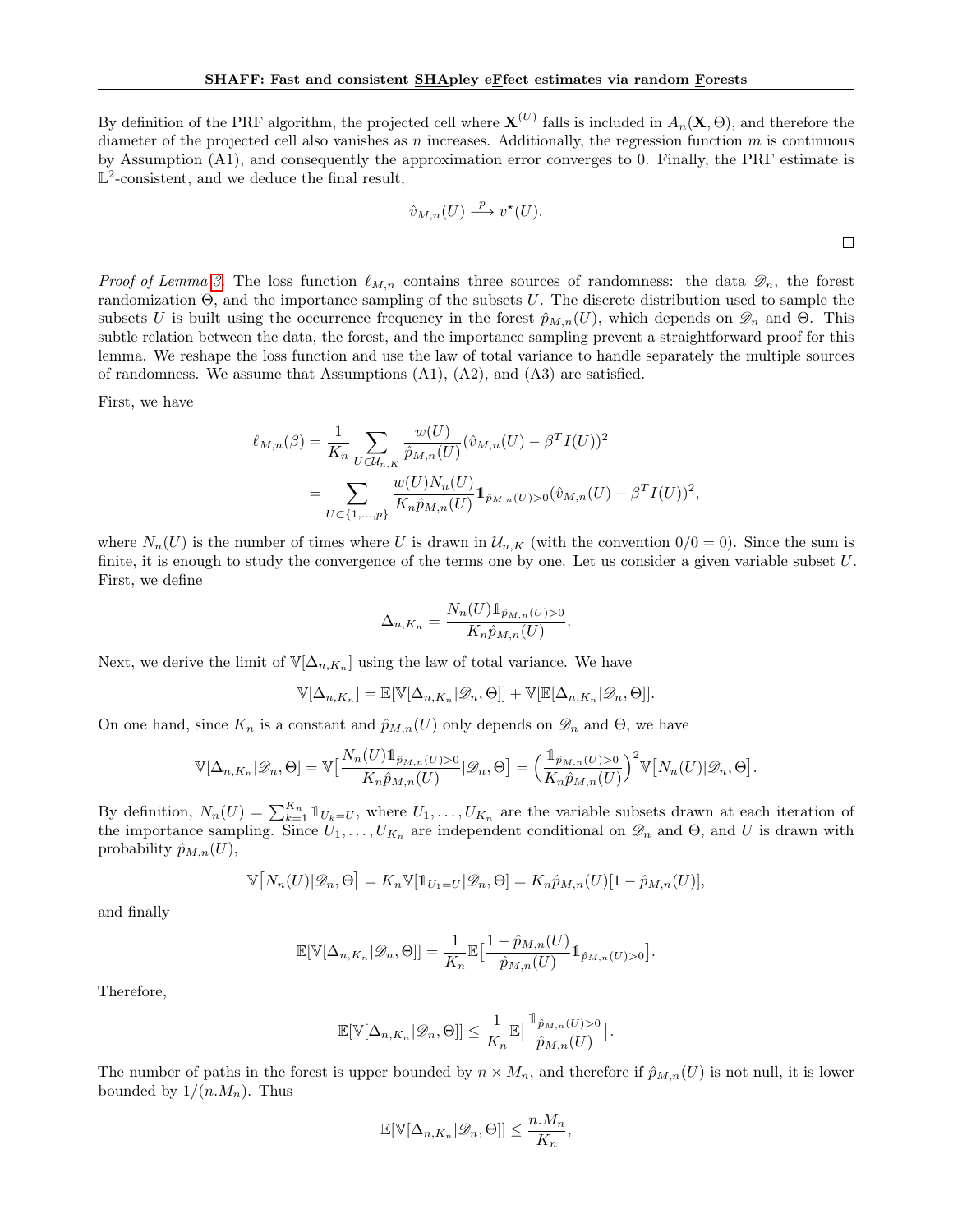which converges to 0 by Assumption (A3).

On the other hand,

$$
\mathbb{E}[\Delta_{n,K_n}|\mathscr{D}_n,\Theta]=\frac{\mathbb{1}_{\hat{p}_{M,n}(U)>0}}{K_n\hat{p}_{M,n}(U)}\mathbb{E}[N_n(U)|\mathscr{D}_n,\Theta]=\mathbb{1}_{\hat{p}_{M,n}(U)>0},
$$

and then

$$
\mathbb{V}[\mathbb{E}[\Delta_{n,K_n}|\mathscr{D}_n, \Theta]] = \mathbb{P}(\hat{p}_{M,n}(U) > 0)[1 - \mathbb{P}(\hat{p}_{M,n}(U) > 0)]
$$
  
=  $\mathbb{P}(\hat{p}_{M,n}(U) > 0)\mathbb{P}(\hat{p}_{M,n}(U) = 0).$ 

Lemma [1](#page-6-2) gives that  $\mathbb{P}(\hat{p}_{M,n}(U) = 0) \longrightarrow 0$ , which implies the convergence of  $\mathbb{V}[\mathbb{E}[\Delta_{n,K_n}|\mathscr{D}_n,\Theta]]$  towards 0. Overall, the law of total variance gives that

$$
\mathbb{V}[\Delta_{n,K_n}] \longrightarrow 0.
$$

Since  $\mathbb{E}[\Delta_{n,K_n}] = \mathbb{P}(\hat{p}_{M,n}(U) > 0) \longrightarrow 1$  and  $\mathbb{L}^2$ -convergence implies convergence in probability, we have

$$
\Delta_{n,K_n} \xrightarrow{p} 1.
$$

Next, using Lemma [2,](#page-6-3) we obtain

$$
\frac{w(U)N_n(U)}{K_n\hat{p}_{M,n}(U)}1_{\hat{p}_{M,n}(U)>0}(\hat{v}_{M,n}(U)-\beta^T I(U))^2 \stackrel{p}{\longrightarrow} w(U)(v^*(U)-\beta^T I(U))^2.
$$

If Z is a discrete random variable taking values in the set of all subsets of  $\{1,\ldots,p\}$ , excluding the full and empty sets, and distributed with the scaled weights  $w(U)$ , we finally have

$$
\ell_{M,n}(\beta) \xrightarrow{p} \mathbb{E}[(v^*(Z) - \beta^T I(Z))^2].
$$

## <span id="page-18-0"></span>D Formulas of Theoretical Shapley Effects for Experiments

**Experiment 1.** For a linear model with a Gaussian input vector of dimension  $p$ , the theoretical Shapley effects are given by Theorem 2 in [\(Owen and Prieur, 2017\)](#page-9-24) as

$$
Sh^{\star}(X^{(j)}) = \frac{1}{p} \sum_{U \subset \{1, ..., p\} \setminus j} {p-1 \choose |U|}^{-1} \frac{\text{Cov}[X^{(j)}, \mathbf{X}^{(-U)T} \beta^{(-U)} | \mathbf{X}^{(U)}]^2}{\mathbb{V}[X^{(j)} | \mathbf{X}^{(U)}]} \left(1 - \frac{\sigma_{\varepsilon}^2}{\mathbb{V}[Y]}\right),
$$

where the conditional covariances and variances can be easily computed using standard formulas for Gaussian vectors, and  $\sigma_{\varepsilon}^2$  is the noise variance.

In Experiment 1, several copies of a given input  $X^{(k)}$  are added to the data. We denote by r the number of redundant variables. We easily deduce the updated value  $Sh'^{\star}(X^{(j)})$  from the original Shapley effects  $Sh^{\star}(X^{(j)})$ for all variables. Then, we have

$$
Sh'^*(X^{(k)}) = \frac{1}{p+r} \sum_{U \subset \{1,\ldots,p\} \setminus k} \binom{p+r-1}{|U|}^{-1} \frac{\text{Cov}[X^{(k)}, \mathbf{X}^{(-U)T} \beta^{(-U)} | \mathbf{X}^{(U)}]^2}{\mathbb{V}[X^{(k)} | \mathbf{X}^{(U)}]} \left(1 - \frac{\sigma_{\varepsilon}^2}{\mathbb{V}[Y]}\right).
$$

If  $j \in \{1, \ldots, p\} \setminus k$ , we have

$$
Sh'^{\star}(X^{(j)}) = \frac{1}{p+r} \sum_{\substack{U \subset \{1,\ldots,p\} \\ \text{s.t. } k \notin U}} \binom{p+r-1}{|U|}^{-1} \frac{\text{Cov}[X^{(j)}, \mathbf{X}^{(-U)T} \beta^{(-U)} | \mathbf{X}^{(U)}]^2}{\mathbb{V}[X^{(j)} | \mathbf{X}^{(U)}]} \left(1 - \frac{\sigma_{\varepsilon}^2}{\mathbb{V}[Y]}\right)
$$

$$
+ \frac{1}{p+r} \sum_{\substack{U \subset \{1,\ldots,p\} \\ \text{s.t. } k \in U}} \left[\sum_{\ell=0}^r \binom{r}{\ell} \binom{p+r-1}{|U|+\ell}^{-1} + \sum_{\ell=1}^r \binom{r}{\ell} \binom{p+r-1}{|U|+\ell-1}^{-1}\right]
$$

$$
\times \frac{\text{Cov}[X^{(j)}, \mathbf{X}^{(-U)T} \beta^{(-U)} | \mathbf{X}^{(U)}]^2}{\mathbb{V}[X^{(j)} | \mathbf{X}^{(U)}]} \left(1 - \frac{\sigma_{\varepsilon}^2}{\mathbb{V}[Y]}\right).
$$